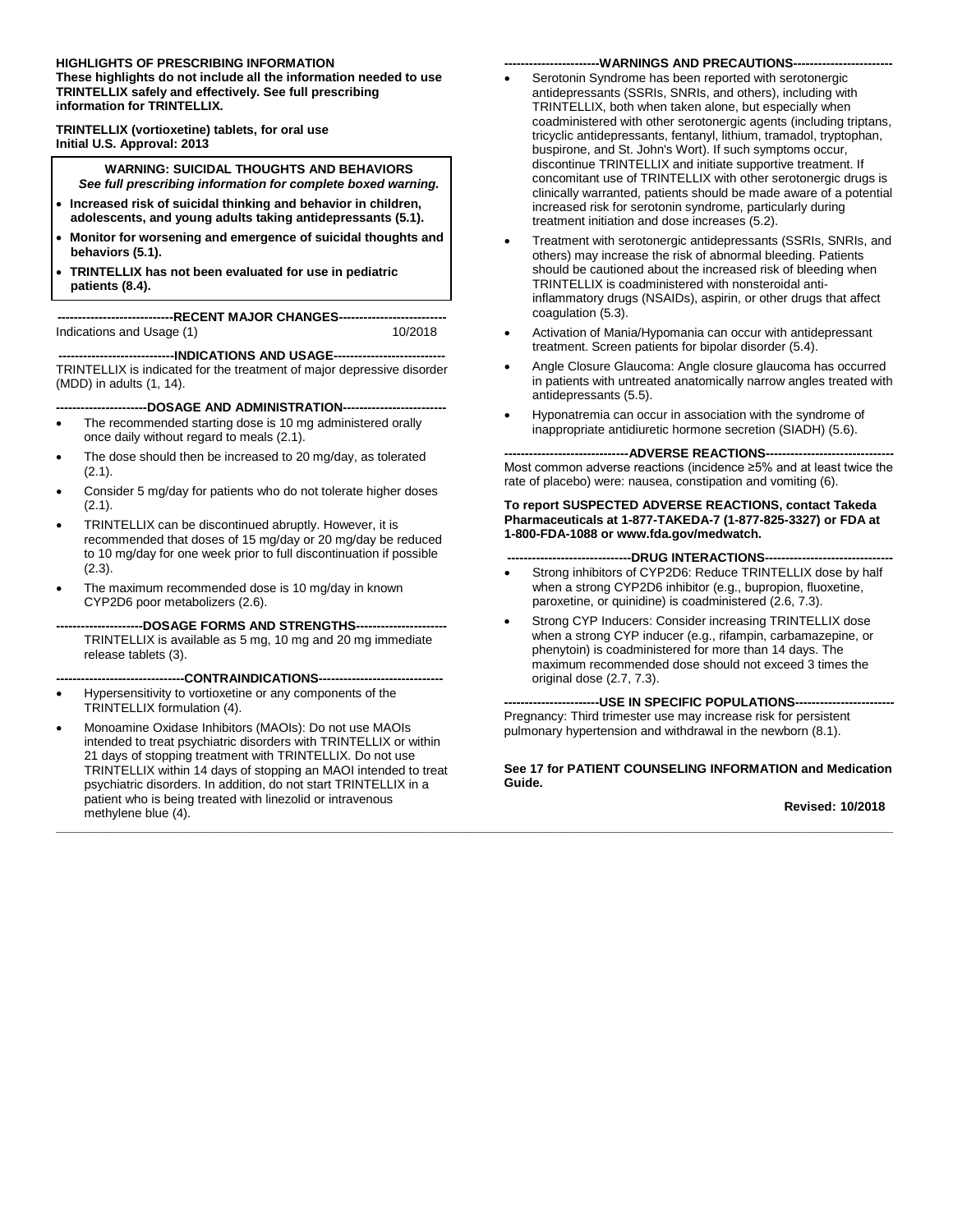#### **FULL PRESCRIBING INFORMATION: CONTENTS\* WARNING: SUICIDAL THOUGHTS AND BEHAVIORS**

#### **1 INDICATIONS AND USAGE**

- 1.1 Major Depressive Disorder
- **2 DOSAGE AND ADMINISTRATION**
	- 2.1 General Instruction for Use
	- 2.2 Maintenance/Continuation/Extended Treatment
	- 2.3 Discontinuing Treatment
	- 2.4 Switching a Patient to or From a Monoamine Oxidase Inhibitor (MAOI) Intended to Treat Psychiatric Disorders
	- 2.5 Use of TRINTELLIX with Other MAOIs such as Linezolid or Methylene Blue
	- 2.6 Use of TRINTELLIX in Known CYP2D6 Poor Metabolizers or in Patients Taking Strong CYP2D6 Inhibitors
	- 2.7 Use of TRINTELLIX in Patients Taking Strong CYP Inducers
- **3 DOSAGE FORMS AND STRENGTHS**

#### **4 CONTRAINDICATIONS**

#### **5 WARNINGS AND PRECAUTIONS**

- 5.1 Clinical Worsening and Suicide Risk
- 5.2 Serotonin Syndrome
- 5.3 Abnormal Bleeding
- 5.4 Activation of Mania/Hypomania
- 5.5 Angle Closure Glaucoma
- 5.6 Hyponatremia

#### **6 ADVERSE REACTIONS**

- 6.1 Clinical Studies Experience
- 6.2 Postmarketing Experience

#### **7 DRUG INTERACTIONS**

7.1 CNS Active Agents

- 7.3 Potential for Other Drugs to Affect TRINTELLIX
- 7.4 Potential for TRINTELLIX to Affect Other Drugs

#### **8 USE IN SPECIFIC POPULATIONS**

- 8.1 Pregnancy
- 8.2 Lactation
- 8.4 Pediatric Use
- 8.5 Geriatric Use
- 8.6 Use in Other Patient Populations

#### **9 DRUG ABUSE AND DEPENDENCE**

#### **10 OVERDOSAGE**

- 10.1 Human Experience
- 10.2 Management of Overdose

#### **11 DESCRIPTION**

- **12 CLINICAL PHARMACOLOGY**
	- 12.1 Mechanism of Action
	- 12.2 Pharmacodynamics
	- 12.3 Pharmacokinetics
- **13 NONCLINICAL TOXICOLOGY**
	- 13.1 Carcinogenesis, Mutagenesis, Impairment of Fertility
- **14 CLINICAL STUDIES**

**\_\_\_\_\_\_\_\_\_\_\_\_\_\_\_\_\_\_\_\_\_\_\_\_\_\_\_\_\_\_\_\_\_\_\_\_\_\_\_\_\_\_\_\_\_\_\_\_\_\_\_\_\_\_\_\_\_\_\_\_\_\_\_\_\_\_\_\_\_\_\_\_\_\_\_\_\_\_\_\_\_\_\_\_\_\_\_\_\_\_\_\_\_\_\_\_\_\_\_\_\_\_\_\_\_\_\_\_\_\_\_\_\_\_\_\_\_\_\_\_\_**

- **16 HOW SUPPLIED/STORAGE AND HANDLING**
- **17 PATIENT COUNSELING INFORMATION**

#### \* Sections or subsections omitted from the full prescribing information are not listed.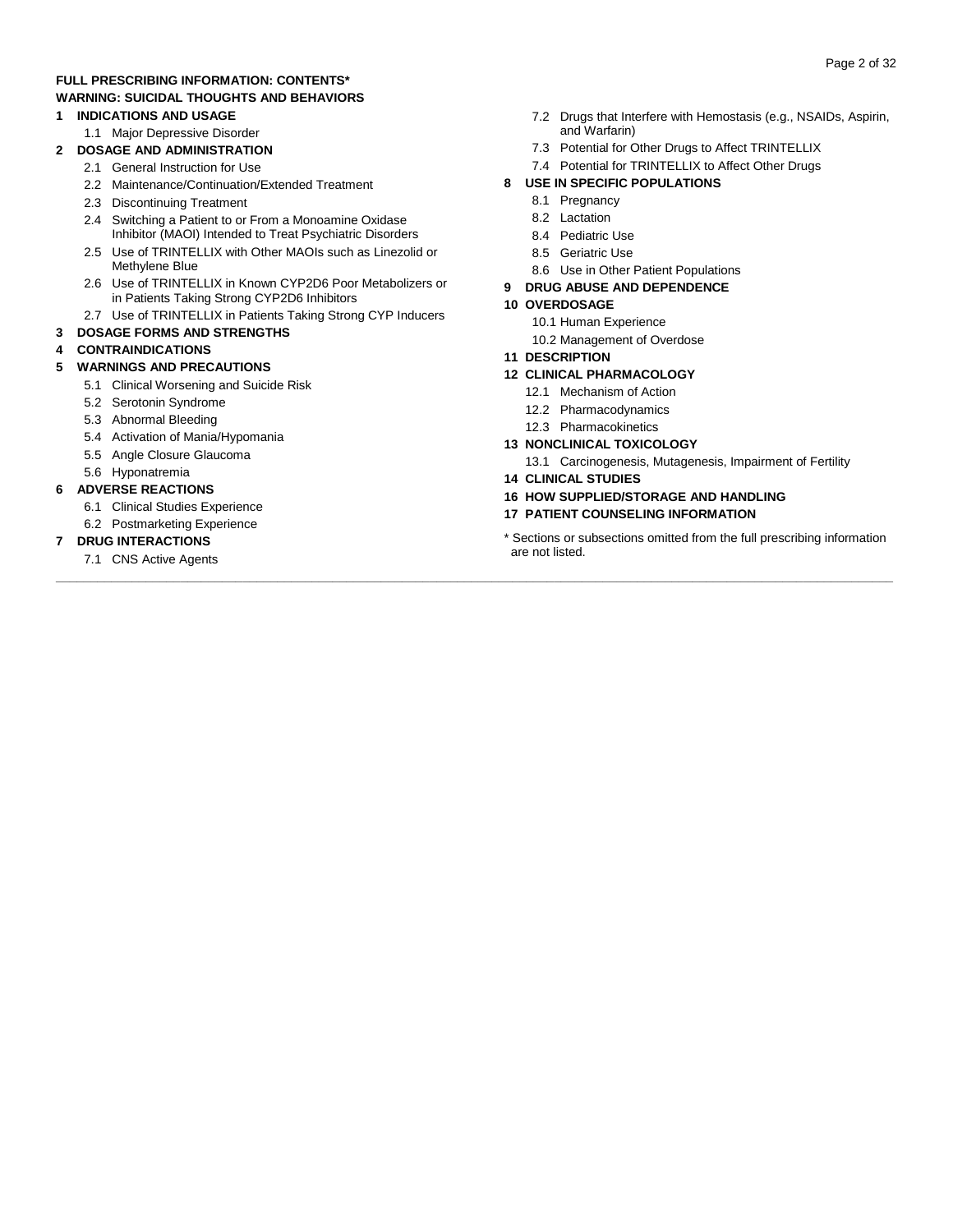#### **FULL PRESCRIBING INFORMATION**

### **WARNING: SUICIDAL THOUGHTS AND BEHAVIORS**

**Antidepressants increased the risk of suicidal thoughts and behavior in children, adolescents, and young adults in short-term studies. These studies did not show an increase in the risk of suicidal thoughts and behavior with antidepressant use in patients over age 24; there was a trend toward reduced risk with antidepressant use in patients aged 65 and older** *[see Warnings and Precautions (5.1)]***.**

**In patients of all ages who are started on antidepressant therapy, monitor closely for worsening, and for emergence of suicidal thoughts and behaviors. Advise families and caregivers of the need for close observation and communication with the prescriber** *[see Warnings and Precautions (5.1)]***.**

**TRINTELLIX has not been evaluated for use in pediatric patients** *[see Use in Specific Populations (8.4)]***.**

#### **1 INDICATIONS AND USAGE**

#### **1.1 Major Depressive Disorder**

TRINTELLIX is indicated for the treatment of major depressive disorder (MDD) in adults *[see Clinical Studies (14)]*.

#### **2 DOSAGE AND ADMINISTRATION**

#### **2.1 General Instruction for Use**

The recommended starting dose is 10 mg administered orally once daily without regard to meals. Dosage should then be increased to 20 mg/day, as tolerated, because higher doses demonstrated better treatment effects in trials conducted in the United States. The efficacy and safety of doses above 20 mg/day have not been evaluated in controlled clinical trials. A dose decrease down to 5 mg/day may be considered for patients who do not tolerate higher doses *[see Clinical Studies (14)]*.

#### **2.2 Maintenance/Continuation/Extended Treatment**

It is generally agreed that acute episodes of major depression should be followed by several months or longer of sustained pharmacologic therapy. A maintenance study of TRINTELLIX demonstrated that TRINTELLIX decreased the risk of recurrence of depressive episodes compared to placebo.

#### **2.3 Discontinuing Treatment**

Although TRINTELLIX can be abruptly discontinued, in placebo-controlled trials patients experienced transient adverse reactions such as headache and muscle tension following abrupt discontinuation of TRINTELLIX 15 mg/day or 20 mg/day. To avoid these adverse reactions, it is recommended that the dose be decreased to 10 mg/day for one week before full discontinuation of TRINTELLIX 15 mg/day or 20 mg/day *[see Adverse Reactions (6)]*.

#### **2.4 Switching a Patient to or From a Monoamine Oxidase Inhibitor (MAOI) Intended to Treat Psychiatric Disorders**

At least 14 days should elapse between discontinuation of a MAOI intended to treat psychiatric disorders and initiation of therapy with TRINTELLIX to avoid the risk of Serotonin Syndrome *[see Warnings and Precautions (5.2)]*. Conversely, at least 21 days should be allowed after stopping TRINTELLIX before starting an MAOI intended to treat psychiatric disorders *[see Contraindications (4)]*.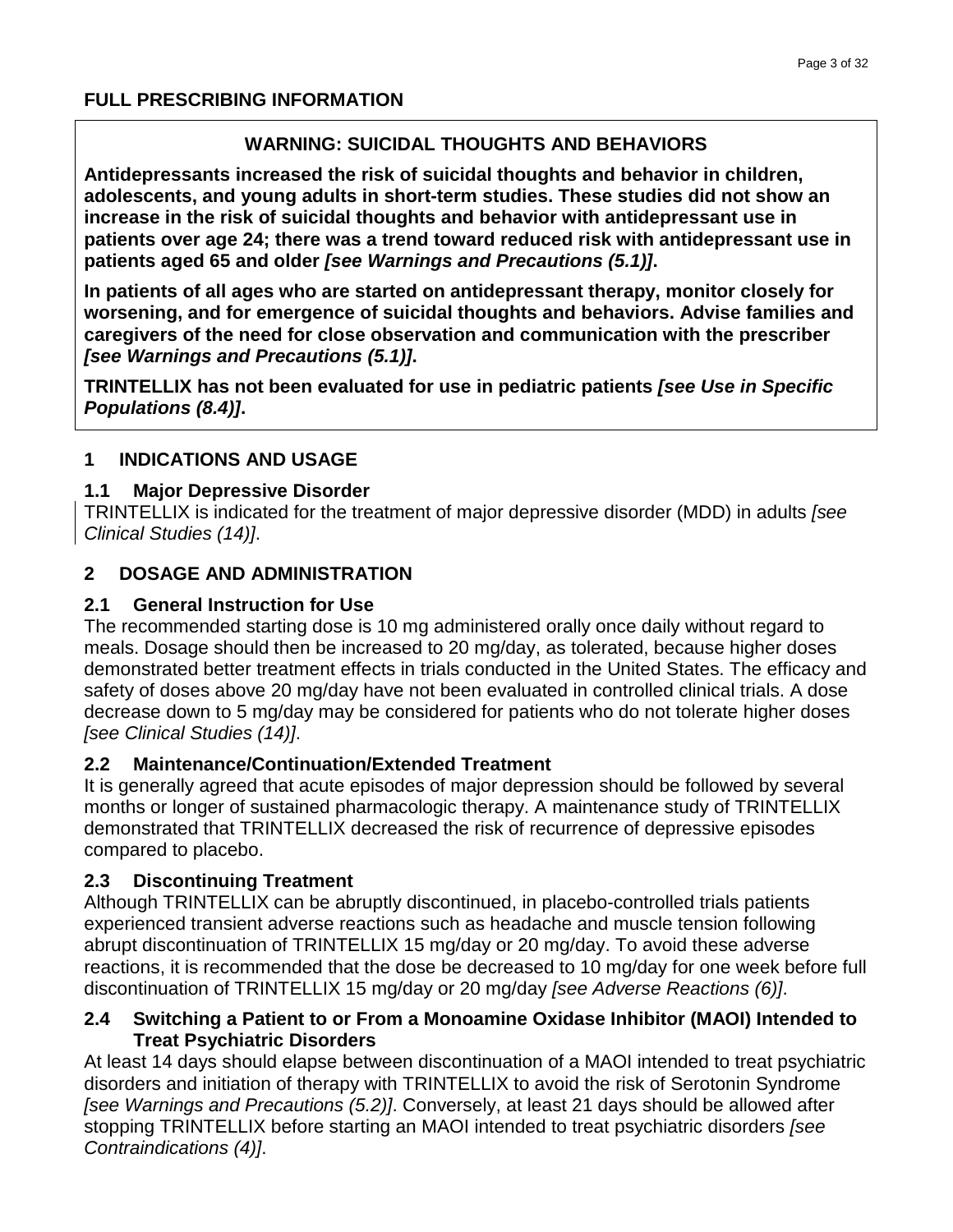### **2.5 Use of TRINTELLIX with Other MAOIs such as Linezolid or Methylene Blue**

Do not start TRINTELLIX in a patient who is being treated with linezolid or intravenous methylene blue because there is an increased risk of serotonin syndrome. In a patient who requires more urgent treatment of a psychiatric condition, other interventions, including hospitalization, should be considered *[see Contraindications (4)]*.

In some cases, a patient already receiving TRINTELLIX therapy may require urgent treatment with linezolid or intravenous methylene blue. If acceptable alternatives to linezolid or intravenous methylene blue treatment are not available and the potential benefits of linezolid or intravenous methylene blue treatment are judged to outweigh the risks of serotonin syndrome in a particular patient, TRINTELLIX should be stopped promptly, and linezolid or intravenous methylene blue can be administered. The patient should be monitored for symptoms of serotonin syndrome for 21 days or until 24 hours after the last dose of linezolid or intravenous methylene blue, whichever comes first. Therapy with TRINTELLIX may be resumed 24 hours after the last dose of linezolid or intravenous methylene blue *[see Warnings and Precautions (5.2)]*.

The risk of administering methylene blue by nonintravenous routes (such as oral tablets or by local injection) or in intravenous doses much lower than 1 mg/kg with TRINTELLIX is unclear. The clinician should, nevertheless, be aware of the possibility of emergent symptoms of serotonin syndrome with such use *[see Warnings and Precautions (5.2)]*.

#### **2.6 Use of TRINTELLIX in Known CYP2D6 Poor Metabolizers or in Patients Taking Strong CYP2D6 Inhibitors**

The maximum recommended dose of TRINTELLIX is 10 mg/day in known CYP2D6 poor metabolizers. Reduce the dose of TRINTELLIX by one-half when patients are receiving a CYP2D6 strong inhibitor (e.g., bupropion, fluoxetine, paroxetine, or quinidine) concomitantly. The dose should be increased to the original level when the CYP2D6 inhibitor is discontinued *[see Drug Interactions (7.3)]*.

# **2.7 Use of TRINTELLIX in Patients Taking Strong CYP Inducers**

Consider increasing the dose of TRINTELLIX when a strong CYP inducer (e.g., rifampin, carbamazepine, or phenytoin) is coadministered for greater than 14 days. The maximum recommended dose should not exceed three times the original dose. The dose of TRINTELLIX should be reduced to the original level within 14 days, when the inducer is discontinued *[see Drug Interactions (7.3)]*.

# **3 DOSAGE FORMS AND STRENGTHS**

TRINTELLIX is available as immediate-release, film-coated tablets in the following strengths:

- 5 mg: pink, almond shaped biconvex film coated tablet, debossed with "5" on one side and "TL" on the other side
- 10 mg: yellow, almond shaped biconvex film coated tablet, debossed with "10" on one side and "TL" on the other side
- 20 mg: red, almond shaped biconvex film coated tablet, debossed with "20" on one side and "TL" on the other side

# **4 CONTRAINDICATIONS**

- Hypersensitivity to vortioxetine or any components of the formulation. Angioedema has been reported in patients treated with TRINTELLIX.
- The use of MAOIs intended to treat psychiatric disorders with TRINTELLIX or within 21 days of stopping treatment with TRINTELLIX is contraindicated because of an increased risk of serotonin syndrome. The use of TRINTELLIX within 14 days of stopping an MAOI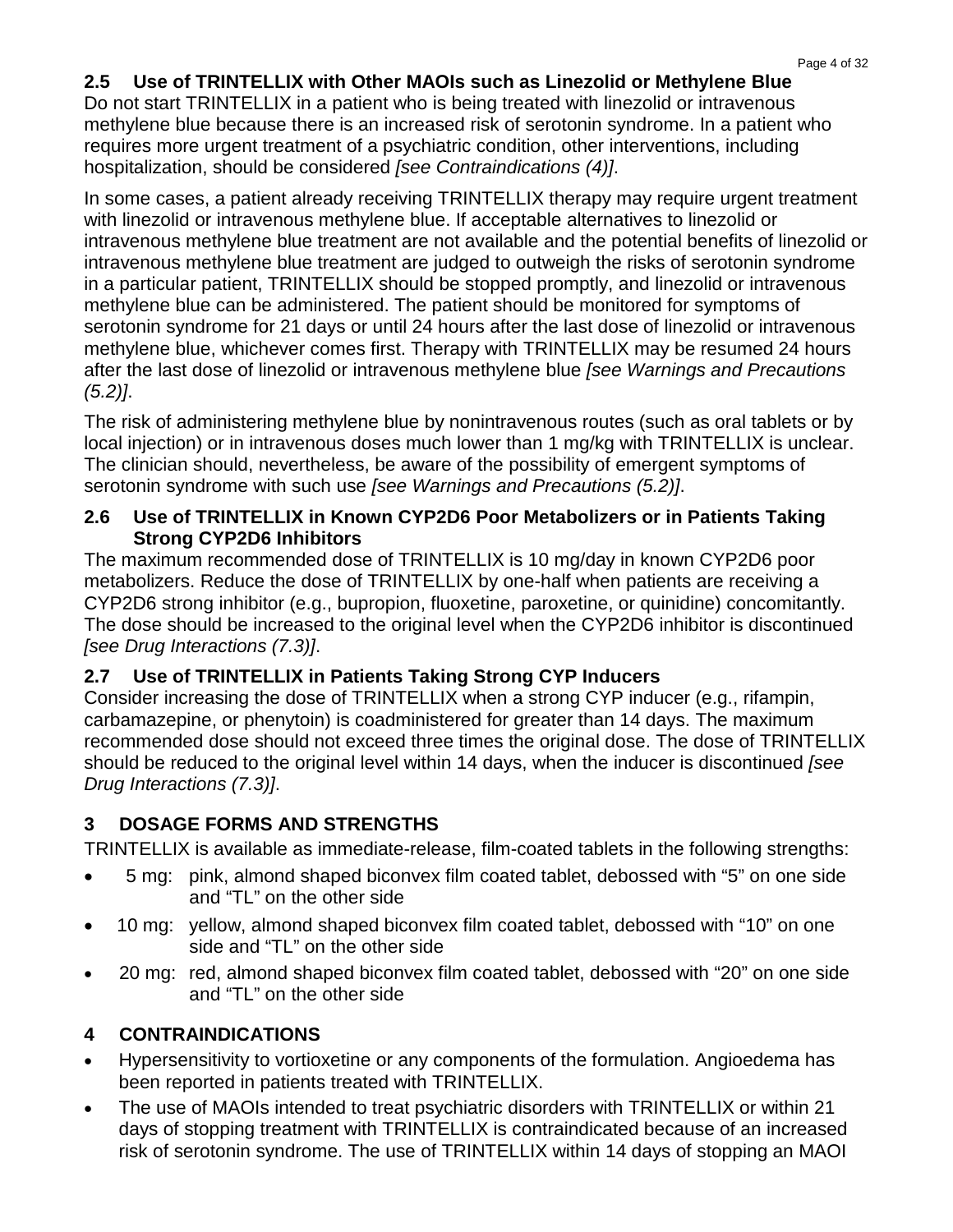intended to treat psychiatric disorders is also contraindicated *[see Dosage and Administration (2.4), Warnings and Precautions (5.2)]*.

Starting TRINTELLIX in a patient who is being treated with MAOIs such as linezolid or intravenous methylene blue is also contraindicated because of an increased risk of serotonin syndrome *[see Dosage and Administration (2.5), Warnings and Precautions (5.2)]*.

#### **5 WARNINGS AND PRECAUTIONS**

#### **5.1 Clinical Worsening and Suicide Risk**

Patients with major depressive disorder (MDD), both adult and pediatric, may experience worsening of their depression and/or the emergence of suicidal ideation and behavior (suicidality) or unusual changes in behavior, whether or not they are taking antidepressant medications, and this risk may persist until significant remission occurs. Suicide is a known risk of depression and certain other psychiatric disorders, and these disorders themselves are the strongest predictors of suicide. There has been a long-standing concern, however, that antidepressants may have a role in inducing worsening of depression and the emergence of suicidality in certain patients during the early phases of treatment. Pooled analyses of shortterm placebo-controlled studies of antidepressant drugs (selective serotonin reuptake inhibitors [SSRIs] and others) showed that these drugs increase the risk of suicidal thinking and behavior (suicidality) in children, adolescents, and young adults (ages 18 to 24) with MDD and other psychiatric disorders. Short-term studies did not show an increase in the risk of suicidality with antidepressants compared to placebo in adults beyond age 24; there was a trend toward reduction with antidepressants compared to placebo in adults aged 65 and older.

The pooled analyses of placebo-controlled studies in children and adolescents with MDD, obsessive-compulsive disorder (OCD), or other psychiatric disorders included a total of 24 short-term studies of nine antidepressant drugs in over 4,400 patients. The pooled analyses of placebo-controlled studies in adults with MDD or other psychiatric disorders included a total of 295 short-term studies (median duration of two months) of 11 antidepressant drugs in over 77,000 patients. There was considerable variation in risk of suicidality among drugs, but a tendency toward an increase in the younger patients for almost all drugs studied. There were differences in absolute risk of suicidality across the different indications, with the highest incidence in MDD. The risk differences (drug vs. placebo), however, were relatively stable within age strata and across indications. These risk differences (drug-placebo difference in the number of cases of suicidality per 1000 patients treated) are provided in *Table 1*.

| Table 1. Drug-Placebo Difference in Number of Cases<br>of Suicidality per 1000 Patients Treated |                     |  |  |  |
|-------------------------------------------------------------------------------------------------|---------------------|--|--|--|
| <b>Increases Compared to Placebo</b><br>Age Range                                               |                     |  |  |  |
| <18                                                                                             | 14 additional cases |  |  |  |
| 18 - 24<br>5 additional cases                                                                   |                     |  |  |  |
| <b>Decreases Compared to Placebo</b><br>Age Range                                               |                     |  |  |  |
| $25 - 64$                                                                                       | 1 fewer case        |  |  |  |
| >65                                                                                             | 6 fewer cases       |  |  |  |

No suicides occurred in any of the pediatric studies. There were suicides in the adult studies, but the number was not sufficient to reach any conclusion about drug effect on suicide.

It is unknown whether the suicidality risk extends to longer-term use, i.e., beyond several months. However, there is substantial evidence from placebo-controlled maintenance studies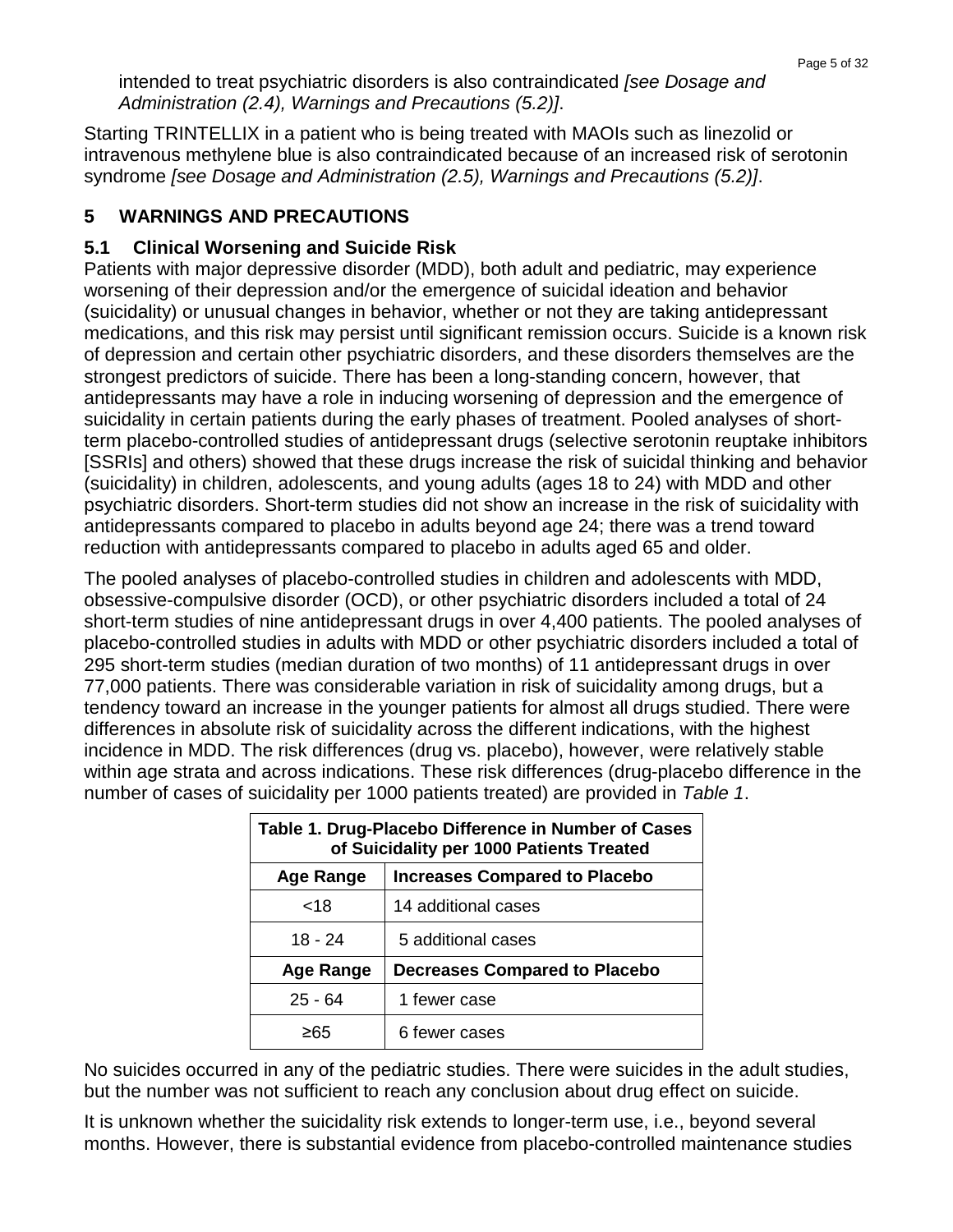in adults with depression that the use of antidepressants can delay the recurrence of depression.

#### **All patients being treated with antidepressants for any indication should be monitored appropriately and observed closely for clinical worsening, suicidality, and unusual changes in behavior, especially during the initial few months of a course of drug therapy, or at times of dose changes, either increases or decreases.**

The following symptoms anxiety, agitation, panic attacks, insomnia, irritability, hostility, aggressiveness, impulsivity, akathisia (psychomotor restlessness), hypomania, and mania have been reported in adult and pediatric patients being treated with antidepressants for MDD as well as for other indications, both psychiatric and nonpsychiatric. Although a causal link between the emergence of such symptoms and either the worsening of depression and/or the emergence of suicidal impulses has not been established, there is concern that such symptoms may represent precursors to emerging suicidality.

Consideration should be given to changing the therapeutic regimen, including possibly discontinuing the medication, in patients whose depression is persistently worse, or who are experiencing emergent suicidality or symptoms that might be precursors to worsening depression or suicidality, especially if these symptoms are severe, abrupt in onset, or were not part of the patient's presenting symptoms.

**Families and caregivers of patients being treated with antidepressants for MDD or other indications, both psychiatric and nonpsychiatric, should be alerted about the need to monitor patients for the emergence of agitation, irritability, unusual changes in behavior, and the other symptoms described above, as well as the emergence of suicidality, and to report such symptoms immediately to healthcare providers. Such monitoring should include daily observation by families and caregivers.**

### **Screening Patients for Bipolar Disorder**

A major depressive episode may be the initial presentation of bipolar disorder. It is generally believed (though not established in controlled studies) that treating such an episode with an antidepressant alone may increase the likelihood of precipitation of a mixed/manic episode in patients at risk for bipolar disorder. Whether any of the symptoms described above represent such a conversion is unknown. However, prior to initiating treatment with an antidepressant, patients with depressive symptoms should be adequately screened to determine if they are at risk for bipolar disorder; such screening should include a detailed psychiatric history, including a family history of suicide, bipolar disorder, and depression. It should be noted that TRINTELLIX is not approved for use in treating bipolar depression.

### **5.2 Serotonin Syndrome**

The development of a potentially life-threatening serotonin syndrome has been reported with serotonergic antidepressants including TRINTELLIX, when used alone but more often when used concomitantly with other serotonergic drugs (including triptans, tricyclic antidepressants, fentanyl, lithium, tramadol, tryptophan, buspirone, and St. John's Wort), and with drugs that impair metabolism of serotonin (in particular, MAOIs, both those intended to treat psychiatric disorders and also others, such as linezolid and intravenous methylene blue).

Serotonin syndrome symptoms may include mental status changes (e.g., agitation, hallucinations, delirium, and coma), autonomic instability (e.g., tachycardia, labile blood pressure, dizziness, diaphoresis, flushing, hyperthermia), neuromuscular symptoms (e.g., tremor, rigidity, myoclonus, hyperreflexia, incoordination), seizures, and/or gastrointestinal symptoms (e.g., nausea, vomiting, diarrhea). Patients should be monitored for the emergence of serotonin syndrome.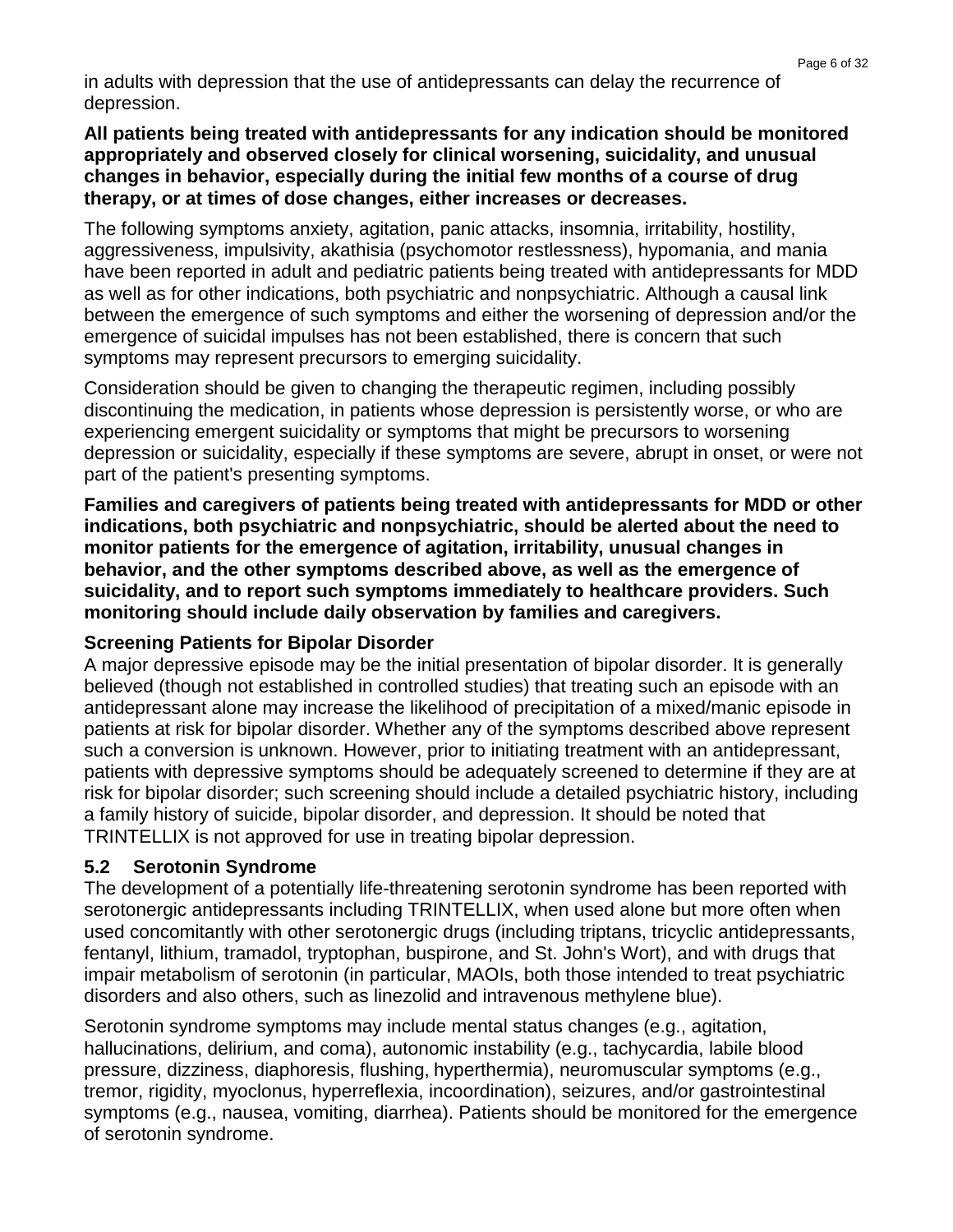The concomitant use of TRINTELLIX with MAOIs intended to treat psychiatric disorders is contraindicated. TRINTELLIX should also not be started in a patient who is being treated with MAOIs such as linezolid or intravenous methylene blue. All reports with methylene blue that provided information on the route of administration involved intravenous administration in the dose range of 1 mg/kg to 8 mg/kg. No reports involved the administration of methylene blue by other routes (such as oral tablets or local tissue injection) or at lower doses. There may be circumstances when it is necessary to initiate treatment with a MAOI such as linezolid or intravenous methylene blue in a patient taking TRINTELLIX. TRINTELLIX should be discontinued before initiating treatment with the MAOI *[see Contraindications (4), Dosage and Administration (2.4)]*.

If concomitant use of TRINTELLIX with other serotonergic drugs, including triptans, tricyclic antidepressants, fentanyl, lithium, tramadol, buspirone, tryptophan, and St. John's Wort is clinically warranted, patients should be made aware of a potential increased risk for serotonin syndrome, particularly during treatment initiation and dose increases.

Treatment with TRINTELLIX and any concomitant serotonergic agents should be discontinued immediately if the above events occur and supportive symptomatic treatment should be initiated.

# **5.3 Abnormal Bleeding**

The use of drugs that interfere with serotonin reuptake inhibition, including TRINTELLIX, may increase the risk of bleeding events. Concomitant use of aspirin, nonsteroidal antiinflammatory drugs (NSAIDs), warfarin, and other anticoagulants may add to this risk. Case reports and epidemiological studies (case-control and cohort design) have demonstrated an association between use of drugs that interfere with serotonin reuptake and the occurrence of gastrointestinal bleeding. Bleeding events related to drugs that inhibit serotonin reuptake have ranged from ecchymosis, hematoma, epistaxis, and petechiae to life-threatening hemorrhages.

Patients should be cautioned about the increased risk of bleeding when TRINTELLIX is coadministered with NSAIDs, aspirin, or other drugs that affect coagulation or bleeding *[see Drug Interactions (7.2)]*.

# **5.4 Activation of Mania/Hypomania**

Symptoms of mania/hypomania were reported in <0.1% of patients treated with TRINTELLIX in premarketing clinical studies. Activation of mania/hypomania has been reported in a small proportion of patients with major affective disorder who were treated with other antidepressants. As with all antidepressants, use TRINTELLIX cautiously in patients with a history or family history of bipolar disorder, mania, or hypomania.

### **5.5 Angle Closure Glaucoma**

Angle Closure Glaucoma: The pupillary dilation that occurs following use of many antidepressant drugs, including TRINTELLIX, may trigger an angle closure attack in a patient with anatomically narrow angles who does not have a patent iridectomy.

# **5.6 Hyponatremia**

Hyponatremia has occurred as a result of treatment with serotonergic drugs. In many cases, hyponatremia appears to be the result of the syndrome of inappropriate antidiuretic hormone secretion (SIADH). One case with serum sodium lower than 110 mmol/L was reported in a subject treated with TRINTELLIX in a premarketing clinical study. Elderly patients may be at greater risk of developing hyponatremia with a serotonergic antidepressant. Also, patients taking diuretics or who are otherwise volume-depleted can be at greater risk. Discontinuation of TRINTELLIX in patients with symptomatic hyponatremia and appropriate medical intervention should be instituted. Signs and symptoms of hyponatremia include headache, difficulty concentrating, memory impairment, confusion, weakness, and unsteadiness, which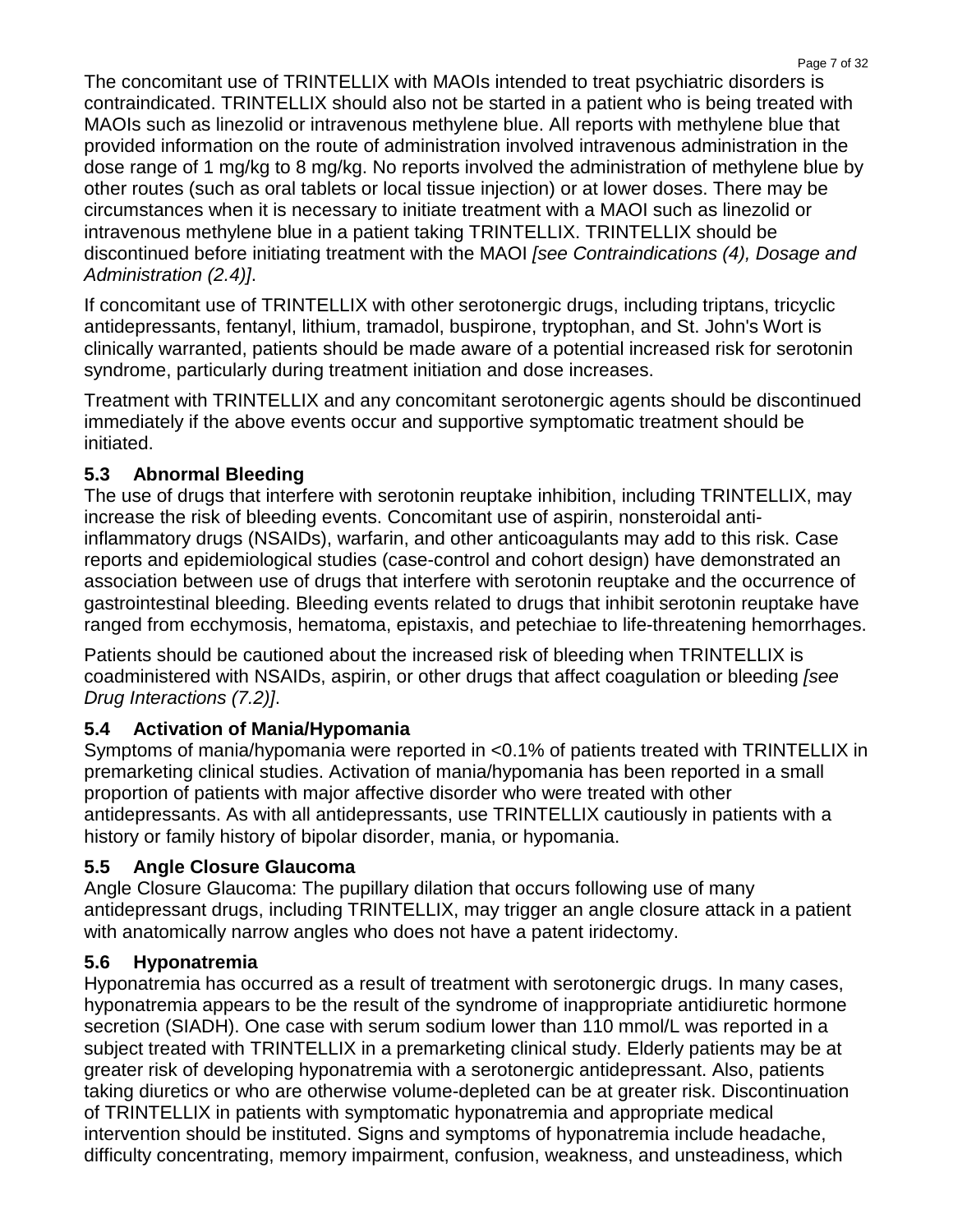can lead to falls. More severe and/or acute cases have included hallucination, syncope, seizure, coma, respiratory arrest, and death.

### **6 ADVERSE REACTIONS**

The following adverse reactions are discussed in greater detail in other sections of the label.

- Hypersensitivity *[see [Contraindications \(4\)\]](http://dailymed.nlm.nih.gov/dailymed/lookup.cfm?setid=0f43610c-f290-46ea-d186-4f998ed99fce#S4)*
- Clinical Worsening and Suicide Risk *[see [Warnings and Precautions \(5.1\)\]](http://dailymed.nlm.nih.gov/dailymed/lookup.cfm?setid=0f43610c-f290-46ea-d186-4f998ed99fce#S5.1)*
- Serotonin Syndrome *[see [Warnings and Precautions \(5.2\)\]](http://dailymed.nlm.nih.gov/dailymed/lookup.cfm?setid=0f43610c-f290-46ea-d186-4f998ed99fce#S5.2)*
- Abnormal Bleeding *[see [Warnings and Precautions \(5.3\)\]](http://dailymed.nlm.nih.gov/dailymed/lookup.cfm?setid=0f43610c-f290-46ea-d186-4f998ed99fce#S5.4)*
- Activation of Mania/Hypomania *[see [Warnings and Precautions \(5.4\)\]](http://dailymed.nlm.nih.gov/dailymed/lookup.cfm?setid=0f43610c-f290-46ea-d186-4f998ed99fce#S5.6)*
- Angle Closure Glaucoma *[see Warnings and Precautions (5.5)]*
- Hyponatremia *[see [Warnings and Precautions \(5.6\)\]](http://dailymed.nlm.nih.gov/dailymed/lookup.cfm?setid=0f43610c-f290-46ea-d186-4f998ed99fce#S5.9)*

# **6.1 Clinical Studies Experience**

Because clinical trials are conducted under widely varying conditions, adverse reaction rates observed in the clinical trials of a drug cannot be directly compared to rates in the clinical studies of another drug and may not reflect the rates observed in clinical practice.

### **Patient Exposure**

TRINTELLIX was evaluated for safety in 4746 patients (18 years to 88 years of age) diagnosed with MDD who participated in premarketing clinical studies; 2616 of those patients were exposed to TRINTELLIX in 6 to 8 week, placebo-controlled studies at doses ranging from 5 mg to 20 mg once daily and 204 patients were exposed to TRINTELLIX in a 24 to 64 week placebo-controlled maintenance study at doses of 5 mg to 10 mg once daily. Patients from the 6 to 8 week studies continued into 12 month open-label studies. A total of 2586 patients were exposed to at least one dose of TRINTELLIX in open-label studies, 1727 were exposed to TRINTELLIX for six months and 885 were exposed for at least one year.

### **Adverse Reactions Reported as Reasons for Discontinuation of Treatment**

In pooled 6 to 8 week placebo-controlled studies the incidence of patients who received TRINTELLIX 5 mg/day, 10 mg/day, 15 mg/day and 20 mg/day and discontinued treatment because of an adverse reaction was 5%, 6%, 8% and 8%, respectively, compared to 4% of placebo-treated patients. Nausea was the most common adverse reaction reported as a reason for discontinuation.

### **Common Adverse Reactions in Placebo-Controlled MDD Studies**

The most commonly observed adverse reactions in MDD patients treated with TRINTELLIX in 6 to 8 week placebo-controlled studies (incidence ≥5% and at least twice the rate of placebo) were nausea, constipation and vomiting.

*Table 2* shows the incidence of common adverse reactions that occurred in ≥2% of MDD patients treated with any TRINTELLIX dose and at least 2% more frequently than in placebotreated patients in the 6 to 8 week placebo-controlled studies.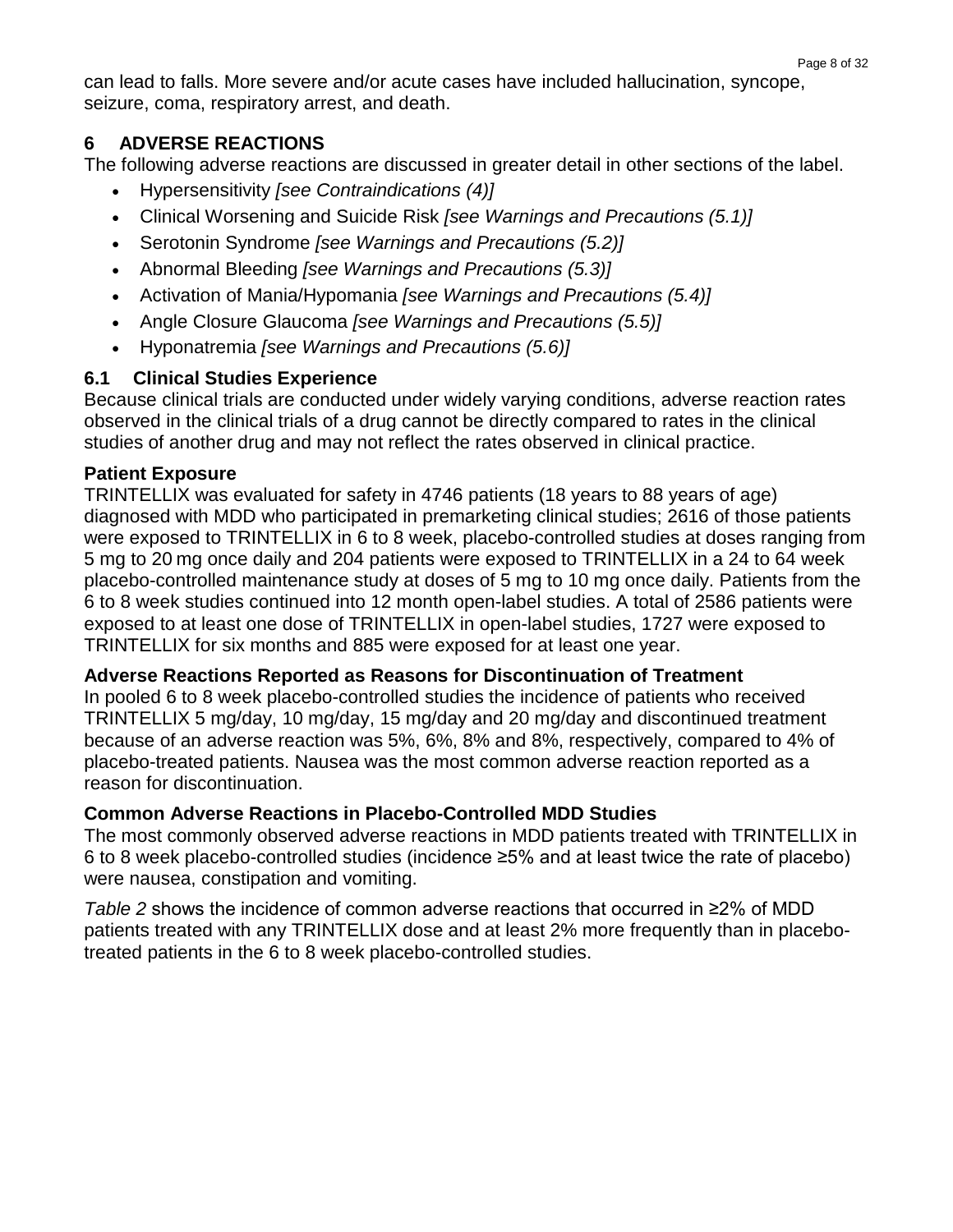**Table 2. Common Adverse Reactions Occurring in ≥2% of Patients Treated with any TRINTELLIX Dose and at Least 2% Greater than the Incidence in Placebo-treated Patients**

| <b>TRINTELLIX</b><br>5 mg/day          | <b>TRINTELLIX</b><br>10 mg/day | <b>TRINTELLIX</b><br>15 mg/day | <b>TRINTELLIX</b><br>20 mg/day | <b>Placebo</b> |  |  |  |
|----------------------------------------|--------------------------------|--------------------------------|--------------------------------|----------------|--|--|--|
| $N = 1013$                             | $N = 699$                      | $N = 449$                      | $N = 455$                      | $N = 1621$     |  |  |  |
| $\%$                                   | %                              | ℅                              | $\%$                           | %              |  |  |  |
| <b>Gastrointestinal disorders</b>      |                                |                                |                                |                |  |  |  |
| 21                                     | 26                             | 32                             | 32                             | 9              |  |  |  |
| 7                                      | 7                              | 10                             | 7                              | 6              |  |  |  |
| 7                                      | 7                              | 6                              | 8                              | 6              |  |  |  |
| 3                                      | 5                              | 6                              | 6                              | 3              |  |  |  |
| 3                                      | 5                              | 6                              | 6                              | 1              |  |  |  |
|                                        | 3                              | $\overline{2}$                 | 1                              | 1              |  |  |  |
| Nervous system disorders               |                                |                                |                                |                |  |  |  |
| 6                                      | 6                              | 8                              | 9                              | 6              |  |  |  |
| <b>Psychiatric disorders</b>           |                                |                                |                                |                |  |  |  |
| $<$ 1                                  | $<$ 1                          | $\overline{2}$                 | 3                              | 1              |  |  |  |
| Skin and subcutaneous tissue disorders |                                |                                |                                |                |  |  |  |
|                                        | $\overline{2}$                 | 3                              | 3                              | 1              |  |  |  |
|                                        |                                |                                |                                |                |  |  |  |

\* includes pruritus generalized

#### **Nausea**

Nausea was the most common adverse reaction and its frequency was dose-related *(Table 2)*. It was usually considered mild or moderate in intensity and the median duration was two weeks. Nausea was more common in females than males. Nausea most commonly occurred in the first week of TRINTELLIX treatment with 15 to 20% of patients experiencing nausea after one to two days of treatment. Approximately 10% of patients taking TRINTELLIX 10 mg/day to 20 mg/day had nausea at the end of the 6 to 8 week placebo-controlled studies.

#### **Sexual Dysfunction**

Difficulties in sexual desire, sexual performance and sexual satisfaction often occur as manifestations of psychiatric disorders, but they may also be consequences of pharmacologic treatment. In addition to the data from the MDD studies mentioned below, TRINTELLIX has been prospectively assessed for its effects in MDD patients with existing TESD induced by prior SSRI treatment and in healthy adults with normal sexual function at baseline *[see Clinical Studies (14)]*.

#### *Voluntarily Reported Adverse Reactions of Sexual Dysfunction*

In the MDD 6 to 8 week controlled trials of TRINTELLIX, voluntarily reported adverse reactions related to sexual dysfunction were captured as individual event terms. These event terms have been aggregated and the overall incidence was as follows. In male patients the overall incidence was 3%, 4%, 4%, 5% in TRINTELLIX 5 mg/day, 10 mg/day, 15 mg/day, 20 mg/day, respectively, compared to 2% in placebo. In female patients, the overall incidence was <1%, 1%, <1%, 2% in TRINTELLIX 5 mg/day, 10 mg/day, 15 mg/day, 20 mg/day, respectively, compared to <1% in placebo.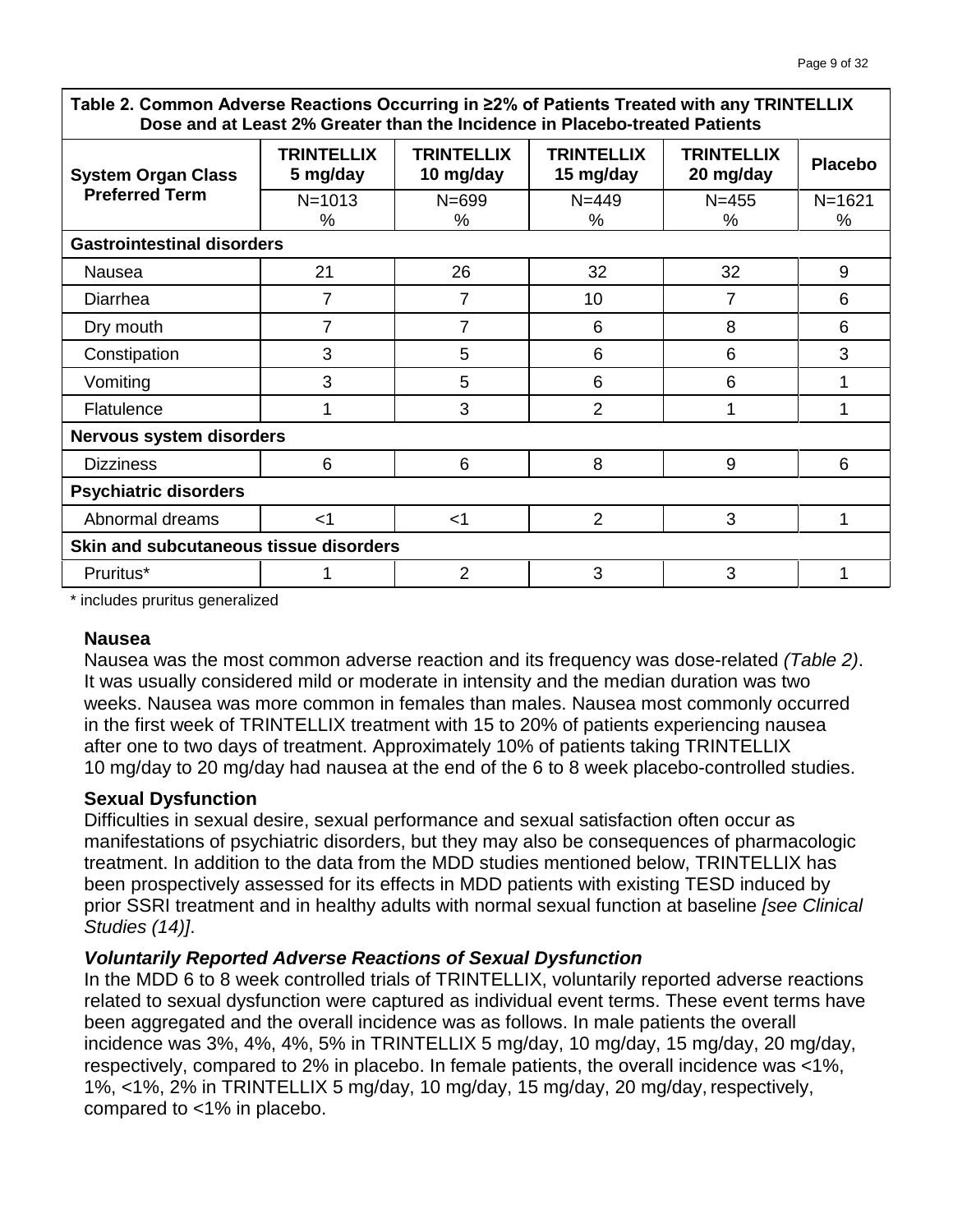### *Adverse Reactions of Sexual Dysfunction in Patients with Normal Sexual Functioning at Baseline*

Because voluntarily reported adverse sexual reactions are known to be underreported, in part because patients and physicians may be reluctant to discuss them, the Arizona Sexual Experiences Scale (ASEX), a validated measure designed to identify sexual side effects, was used prospectively in seven placebo-controlled trials. The ASEX scale includes five questions that pertain to the following aspects of sexual function: 1) sex drive, 2) ease of arousal, 3) ability to achieve erection (men) or lubrication (women), 4) ease of reaching orgasm, and 5) orgasm satisfaction.

The presence or absence of sexual dysfunction among patients entering clinical studies was based on their self-reported ASEX scores. For patients without sexual dysfunction at baseline (approximately 1/3 of the population across all treatment groups in each study), *Table 3* shows the incidence of patients that developed TESD when treated with TRINTELLIX or placebo in any fixed dose group. Physicians should routinely inquire about possible sexual side effects.

| Table 3. ASEX Incidence of Treatment Emergent Sexual Dysfunction* |                                                         |                                                         |                                               |                                                 |                                   |  |  |
|-------------------------------------------------------------------|---------------------------------------------------------|---------------------------------------------------------|-----------------------------------------------|-------------------------------------------------|-----------------------------------|--|--|
|                                                                   | <b>TRINTELLIX</b><br>5 mg/day<br>$N=65:67$ <sup>t</sup> | <b>TRINTELLIX</b><br>10 mg/day<br>$N = 94:86^{\dagger}$ | <b>TRINTELLIX</b><br>15 mg/day<br>$N=57:67^+$ | <b>TRINTELLIX</b><br>20 mg/day<br>$N=67:59^{+}$ | <b>Placebo</b><br>$N=135:162^{+}$ |  |  |
| <b>Females</b>                                                    | 22%                                                     | 23%                                                     | 33%                                           | 34%                                             | <b>20%</b>                        |  |  |
| <b>Males</b>                                                      | 16%                                                     | <b>20%</b>                                              | 19%                                           | 29%                                             | 14%                               |  |  |

\* Incidence based on number of subjects with sexual dysfunction during the study/number of subjects without sexual dysfunction at baseline. Sexual dysfunction was defined as a subject scoring any of the following on the ASEX scale at two consecutive visits during the study: 1) total score ≥19; 2) any single item ≥5; 3) three or more items each with a score ≥4

† Sample size for each dose group is the number of patients (females:males) without sexual dysfunction at baseline

### **Adverse Reactions Following Abrupt Discontinuation of TRINTELLIX Treatment**

Discontinuation symptoms have been prospectively evaluated in patients taking TRINTELLIX 10 mg/day, 15 mg/day, and 20 mg/day using the Discontinuation-Emergent Signs and Symptoms (DESS) scale in clinical trials. Some patients experienced discontinuation symptoms such as headache, muscle tension, mood swings, sudden outbursts of anger, dizziness, and runny nose in the first week of abrupt discontinuation of TRINTELLIX 15 mg/day and 20 mg/day.

#### **Laboratory Tests**

TRINTELLIX has not been associated with any clinically important changes in laboratory test parameters in serum chemistry (except sodium), hematology and urinalysis as measured in the 6 to 8 week placebo-controlled studies. Hyponatremia has been reported with the treatment of TRINTELLIX *[see Warnings and Precautions (5.6)]*. In the six month, double-blind, placebo-controlled phase of a long-term study in patients who had responded to TRINTELLIX during the initial 12 week, open-label phase, there were no clinically important changes in lab test parameters between TRINTELLIX and placebo-treated patients.

#### **Weight**

TRINTELLIX had no significant effect on body weight as measured by the mean change from baseline in the 6 to 8 week placebo-controlled studies. In the six month, double-blind, placebocontrolled phase of a long-term study in patients who had responded to TRINTELLIX during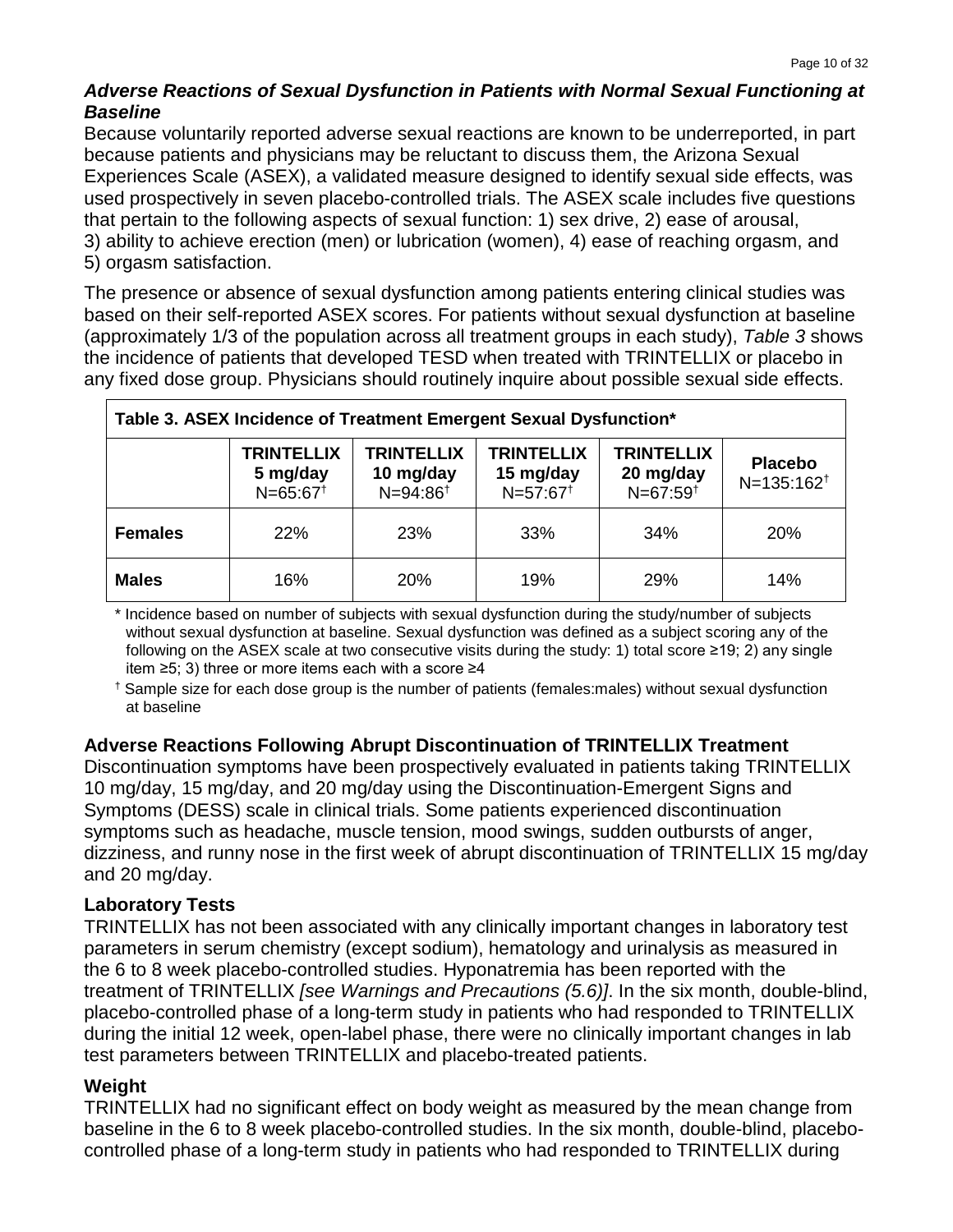the initial 12 week, open-label phase, there was no significant effect on body weight between TRINTELLIX and placebo-treated patients.

### **Vital Signs**

TRINTELLIX has not been associated with any clinically significant effects on vital signs, including systolic and diastolic blood pressure and heart rate, as measured in placebocontrolled studies.

#### **Other Adverse Reactions Observed in Clinical Studies**

The following listing does not include reactions: 1) already listed in previous tables or elsewhere in labeling, 2) for which a drug cause was remote, 3) which were so general as to be uninformative, 4) which were not considered to have significant clinical implications, or 5) which occurred at a rate equal to or less than placebo.

*Ear and labyrinth disorders —* vertigo *Gastrointestinal disorders —* dyspepsia *Nervous system disorders —* dysgeusia *Vascular disorders —* flushing

### **6.2 Postmarketing Experience**

The following adverse reactions have been identified during postapproval use of TRINTELLIX. Because these reactions are reported voluntarily from a population of uncertain size, it is not always possible to reliably estimate their frequency or establish a causal relationship to drug exposure.

*Metabolic disorders —* weight gain

*Nervous system disorders —* seizure

*Skin and subcutaneous tissue disorders —* rash, generalized rash

*Gastrointestinal System —* acute pancreatitis

### **7 DRUG INTERACTIONS**

### **7.1 CNS Active Agents**

### **Monoamine Oxidase Inhibitors**

Adverse reactions, some of which are serious or fatal, can develop in patients who use MAOIs or who have recently been discontinued from an MAOI and started on a serotonergic antidepressant(s) or who have recently had SSRI or SNRI therapy discontinued prior to initiation of an MAOI *[see Dosage and Administration (2.4), Contraindications (4), Warnings and Precautions (5.2)]*.

#### **Serotonergic Drugs**

Based on the mechanism of action of TRINTELLIX and the potential for serotonin toxicity, serotonin syndrome may occur when TRINTELLIX is coadministered with other drugs that may affect the serotonergic neurotransmitter systems (e.g., SSRIs, SNRIs, triptans, buspirone, tramadol, and tryptophan products etc.). Closely monitor symptoms of serotonin syndrome if TRINTELLIX is coadministered with other serotonergic drugs. Treatment with TRINTELLIX and any concomitant serotonergic agents should be discontinued immediately if serotonin syndrome occurs *[see Warnings and Precautions (5.2)]*.

### **Other CNS Active Agents**

No clinically relevant effect was observed on steady-state lithium exposure following coadministration with multiple daily doses of TRINTELLIX. Multiple doses of TRINTELLIX did not affect the pharmacokinetics or pharmacodynamics (composite cognitive score) of diazepam. A clinical study has shown that TRINTELLIX (single dose of 20 or 40 mg) did not increase the impairment of mental and motor skills caused by alcohol (single dose of 0.6 g/kg).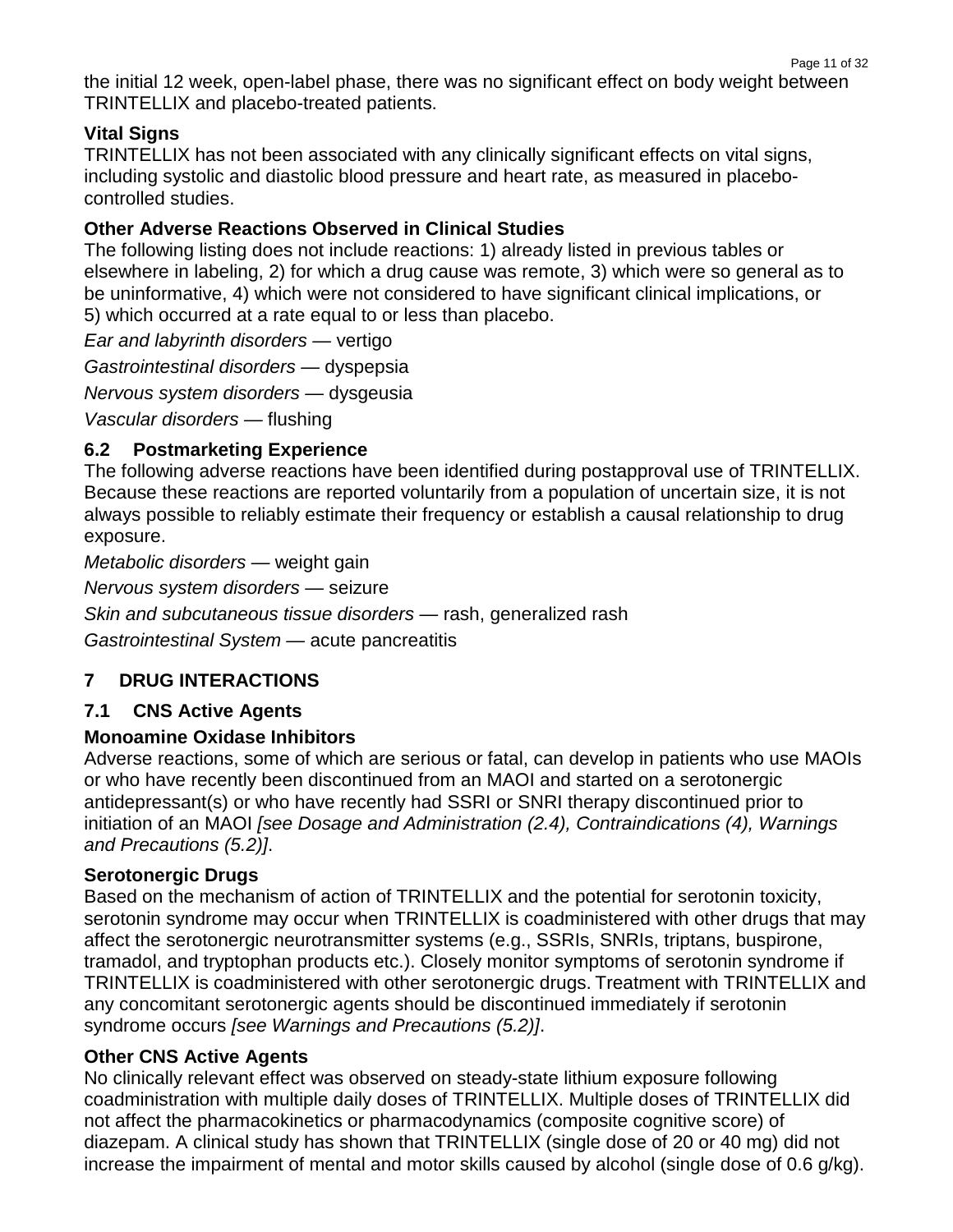Details on the potential pharmacokinetic interactions between TRINTELLIX and bupropion can be found in Section 7.3.

### **7.2 Drugs that Interfere with Hemostasis (e.g., NSAIDs, Aspirin, and Warfarin)**

Serotonin release by platelets plays an important role in hemostasis. Epidemiological studies of case-control and cohort design have demonstrated an association between use of psychotropic drugs that interfere with serotonin reuptake and the occurrence of upper gastrointestinal bleeding. These studies have also shown that concurrent use of an NSAID or aspirin may potentiate this risk of bleeding. Altered anticoagulant effects, including increased bleeding, have been reported when SSRIs and SNRIs are coadministered with warfarin.

Following coadministration of stable doses of warfarin (1 to 10 mg/day) with multiple daily doses of TRINTELLIX, no significant effects were observed in INR, prothrombin values or total warfarin (protein bound plus free drug) pharmacokinetics for both R- and S-warfarin *[see Drug Interactions (7.4)]*. Coadministration of aspirin 150 mg/day with multiple daily doses of TRINTELLIX had no significant inhibitory effect on platelet aggregation or pharmacokinetics of aspirin and salicylic acid *[see Drug Interactions (7.4)]*. Patients receiving other drugs that interfere with hemostasis should be carefully monitored when TRINTELLIX is initiated or discontinued *[see Warnings and Precautions (5.3)]*.

### **7.3 Potential for Other Drugs to Affect TRINTELLIX**

Reduce TRINTELLIX dose by half when a strong CYP2D6 inhibitor (e.g., bupropion, fluoxetine, paroxetine, quinidine) is coadministered. Consider increasing the TRINTELLIX dose when a strong CYP inducer (e.g., rifampin, carbamazepine, phenytoin) is coadministered. The maximum dose is not recommended to exceed three times the original dose *[see Dosage and Administration (2.5, 2.6)] (Figure 1)*.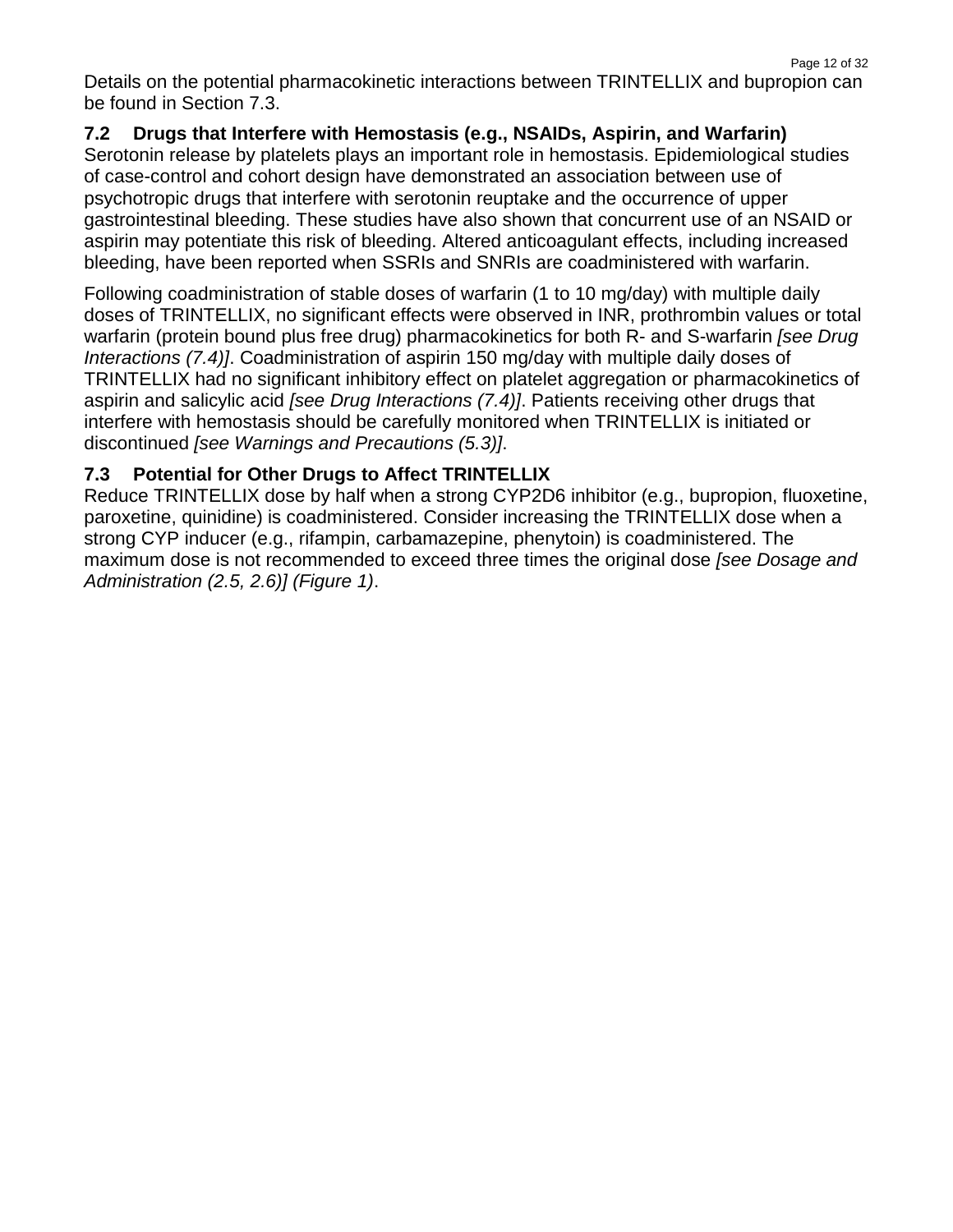

# **Figure 1. Impact of Other Drugs on Vortioxetine PK**

### **7.4 Potential for TRINTELLIX to Affect Other Drugs**

No dose adjustment for the comedications is needed when TRINTELLIX is coadministered with a substrate of CYP1A2 (e.g., duloxetine, caffeine), CYP2A6, CYP2B6 (e.g., bupropion), CYP2C8 (e.g., repaglinide), CYP2C9 (e.g., S-warfarin, tolbutamide), CYP2C19 (e.g., diazepam), CYP2D6 (e.g., venlafaxine, dextromethorphan), CYP3A4/5 (e.g., budesonide, midazolam), P-gp (e.g., digoxin), BCRP (e.g., methotrexate), OATP1B1/3 (e.g., rosuvastatin) and OCT2 (e.g., metformin). In addition, no dose adjustment for lithium, aspirin, and warfarin is necessary.

Vortioxetine and its metabolite(s) are unlikely to inhibit the following CYP enzymes and transporter based on *in vitro* data: CYP1A2, CYP2A6, CYP2B6, CYP2C8, CYP2C9, CYP2C19, CYP2D6, CYP2E1, CYP3A4/5, P-gp, BCRP, BSEP, MATE1, MATE2-K, OAT1, OAT3, OATP1B1, OATP1B3, OCT1 and OCT2. As such, no clinically relevant interactions with drugs metabolized/transported by these CYP enzymes or transporters would be expected.

In addition, vortioxetine did not induce CYP1A2, CYP2A6, CYP2B6, CYP2C8, CYP2C9, CYP2C19, and CYP3A4/5 in an *in vitro* study in cultured human hepatocytes. Chronic administration of TRINTELLIX is unlikely to induce the metabolism of drugs metabolized by these CYP isoforms. Furthermore, in a series of clinical drug interaction studies, coadministration of TRINTELLIX with substrates for CYP2B6 (e.g., bupropion), CYP2C9 (e.g., warfarin), and CYP2C19 (e.g., diazepam), had no clinical meaningful effect on the pharmacokinetics of these substrates *(Figure 2)*.

Because vortioxetine is highly bound to plasma protein, coadministration of TRINTELLIX with another drug that is highly protein bound may increase free concentrations of the other drug.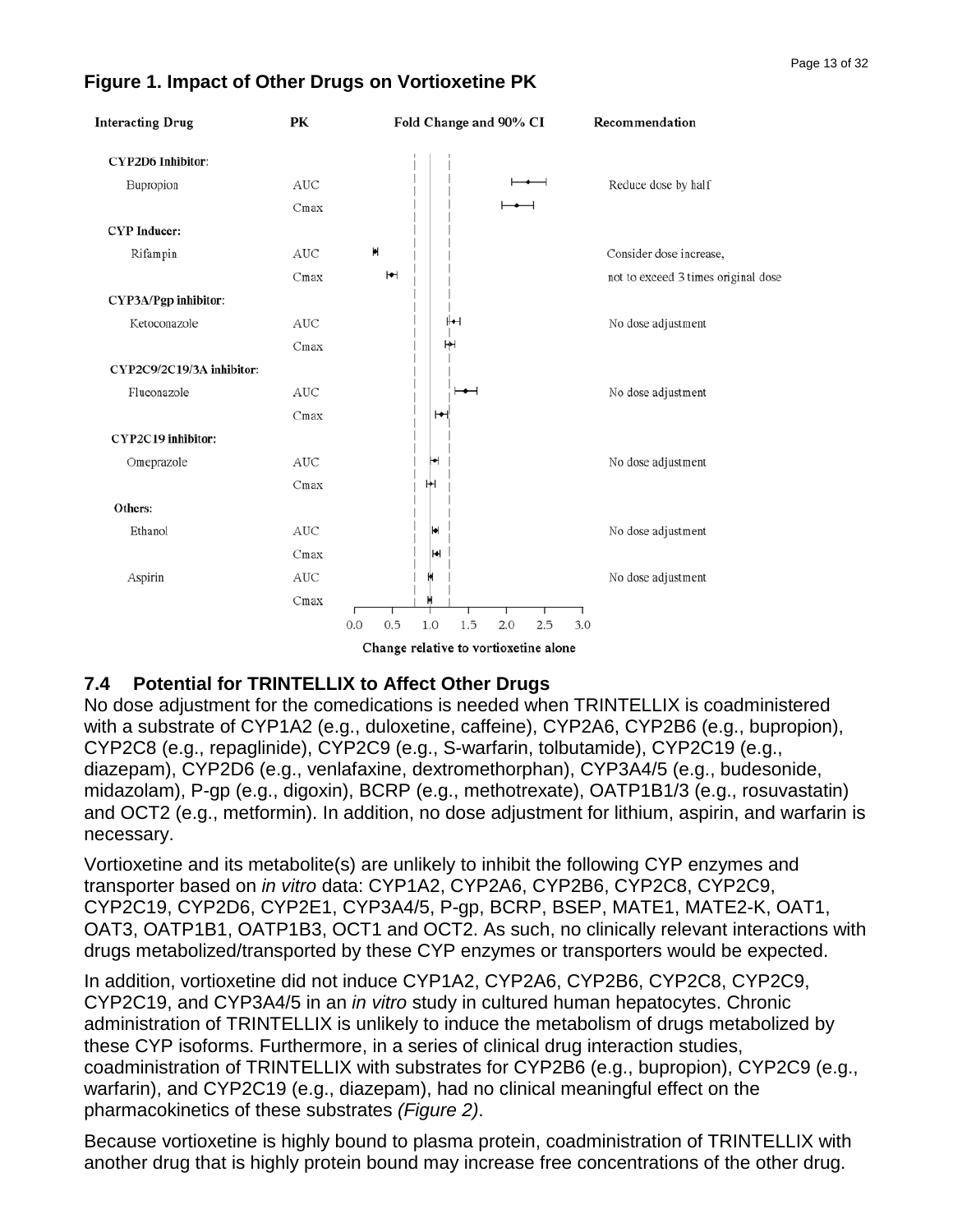However, in a clinical study with coadministration of TRINTELLIX (10 mg/day) and warfarin (1 mg/day to 10 mg/day), a highly protein-bound drug, no significant change in INR was observed *[see Drug Interactions (7.2)]*.

| <b>Interacting Drug</b> | PК                   | Fold Change and 90% CI       | Recommendation     |
|-------------------------|----------------------|------------------------------|--------------------|
| CYP2B6 substrate:       |                      |                              |                    |
| Bupropion               | $\operatorname{AUC}$ |                              | No dose adjustment |
|                         | Cmax                 |                              |                    |
| CYP2C9 Substrate:       |                      |                              |                    |
| (S)-Warfarin            | AUC                  |                              | No dose adjustment |
|                         | Cmax                 |                              |                    |
| CYP2C19 substrate:      |                      |                              |                    |
| Diazepam                | $\operatorname{AUC}$ | $\blacktriangleright$        | No dose adjustment |
|                         | Cmax                 |                              |                    |
| Omeprazole              | AUC                  |                              | No dose adjustment |
|                         | Cmax                 |                              |                    |
| CYP3A Substrate:        |                      |                              |                    |
| Ethinyl estradiol       | $\operatorname{AUC}$ |                              | No dose adjustment |
|                         | Cmax                 |                              |                    |
| Levonorgestrel          | AUC                  |                              | No dose adjustment |
|                         | Cmax                 |                              |                    |
| Others:                 |                      |                              |                    |
| (R)-Warfarin            | $\operatorname{AUC}$ |                              | No dose adjustment |
|                         | Cmax                 |                              |                    |
| Aspirin                 | $\operatorname{AUC}$ |                              | No dose adjustment |
|                         | Cmax                 |                              |                    |
| Ethanol                 | $\operatorname{AUC}$ | $\overline{\phantom{0}}$     | No dose adjustment |
|                         | Cmax                 | $\mapsto$                    |                    |
| Lithium                 | $\operatorname{AUC}$ |                              | No dose adjustment |
|                         | Cmax                 |                              |                    |
|                         |                      | 0.50<br>0.75<br>1.25<br>1.00 | 1.50               |

### **Figure 2. Impact of Vortioxetine on PK of Other Drugs**

Change relative to interacting drug alone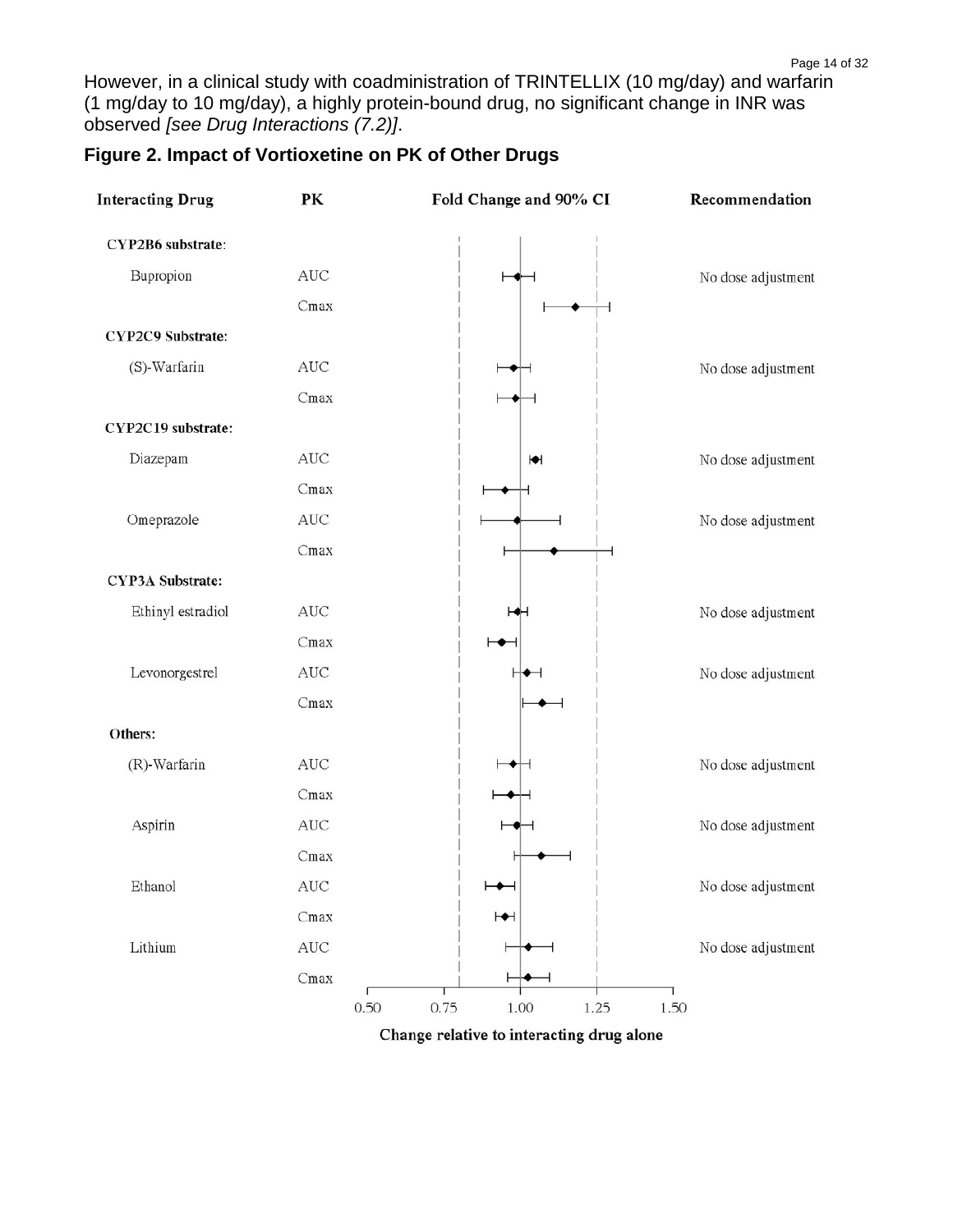### **8 USE IN SPECIFIC POPULATIONS**

# **8.1 Pregnancy**

## **Risk Summary**

There are limited human data on TRINTELLIX use during pregnancy to inform any drugassociated risks. However, there are clinical considerations regarding neonates exposed to SSRIs and SNRIs, including TRINTELLIX, during the third trimester of pregnancy *[see Clinical Considerations]*. Vortioxetine administered to pregnant rats and rabbits during the period of organogenesis at doses ≥15 times and 10 times the maximum recommended human dose (MRHD), respectively, resulted in decreased fetal body weight and delayed ossification. No malformations were seen at doses up to 77 times and 58 times the MRHD, respectively. Vortioxetine administered to pregnant rats during gestation and lactation at oral doses ≥20 times the MRHD resulted in a decrease in the number of live-born pups and an increase in early postnatal pup mortality. Decreased pup weight at birth to weaning occurred at 58 times the MRHD and delayed physical development occurred at ≥20 times the MRHD. These effects were not seen at 5 times the MRHD *[see Data]*. Advise a pregnant woman of the potential risk to a fetus.

The estimated background risk of major birth defects and miscarriage for the indicated population is unknown. All pregnancies have a background risk of birth defect, loss or other adverse outcomes. In the U.S. general population, the estimated background risk of major birth defects and miscarriage in clinically recognized pregnancies is 2-4% and 15-20%, respectively.

#### **Clinical Considerations**

#### *Disease-associated maternal and/or embryo/fetal risk*

A prospective, longitudinal study followed 201 pregnant women with a history of major depressive disorder who were euthymic and taking antidepressants at the beginning of pregnancy. The women who discontinued antidepressants during pregnancy were more likely to experience a relapse of major depression than women who continued antidepressants. Consider the risks of untreated depression when discontinuing or changing treatment with antidepressant medication during pregnancy and postpartum.

#### *Fetal/Neonatal adverse reactions*

Exposure to serotonergic antidepressants, including TRINTELLIX, in late pregnancy may lead to an increased risk for neonatal complications requiring prolonged hospitalization, respiratory support, and tube feeding, and/or persistent pulmonary hypertension of the newborn (PPHN). Monitor neonates who were exposed to TRINTELLIX in the third trimester of pregnancy for PPHN and drug discontinuation syndrome *[see Data]*.

### **Data**

# *Human Data*

#### *Third Trimester Exposure*

Neonates exposed to SSRIs or SNRIs, late in the third trimester have developed complications requiring prolonged hospitalization, respiratory support and tube feeding. These findings are based on postmarketing reports. Such complications can arise immediately upon delivery. Reported clinical findings have included respiratory distress, cyanosis, apnea, seizures, temperature instability, feeding difficulty, vomiting, hypoglycemia, hypotonia, hypertonia, hyperreflexia, tremor, jitteriness, irritability and constant crying. These features are consistent with either a direct toxic effect of SSRIs and SNRIs or possibly, a drug discontinuation syndrome. In some cases, the clinical picture was consistent with serotonin syndrome *[see Warnings and Precautions (5.2)]*.

Exposure during late pregnancy to SSRIs may have an increased risk for persistent pulmonary hypertension of the newborn (PPHN). PPHN occurs in one to two per 1,000 live births in the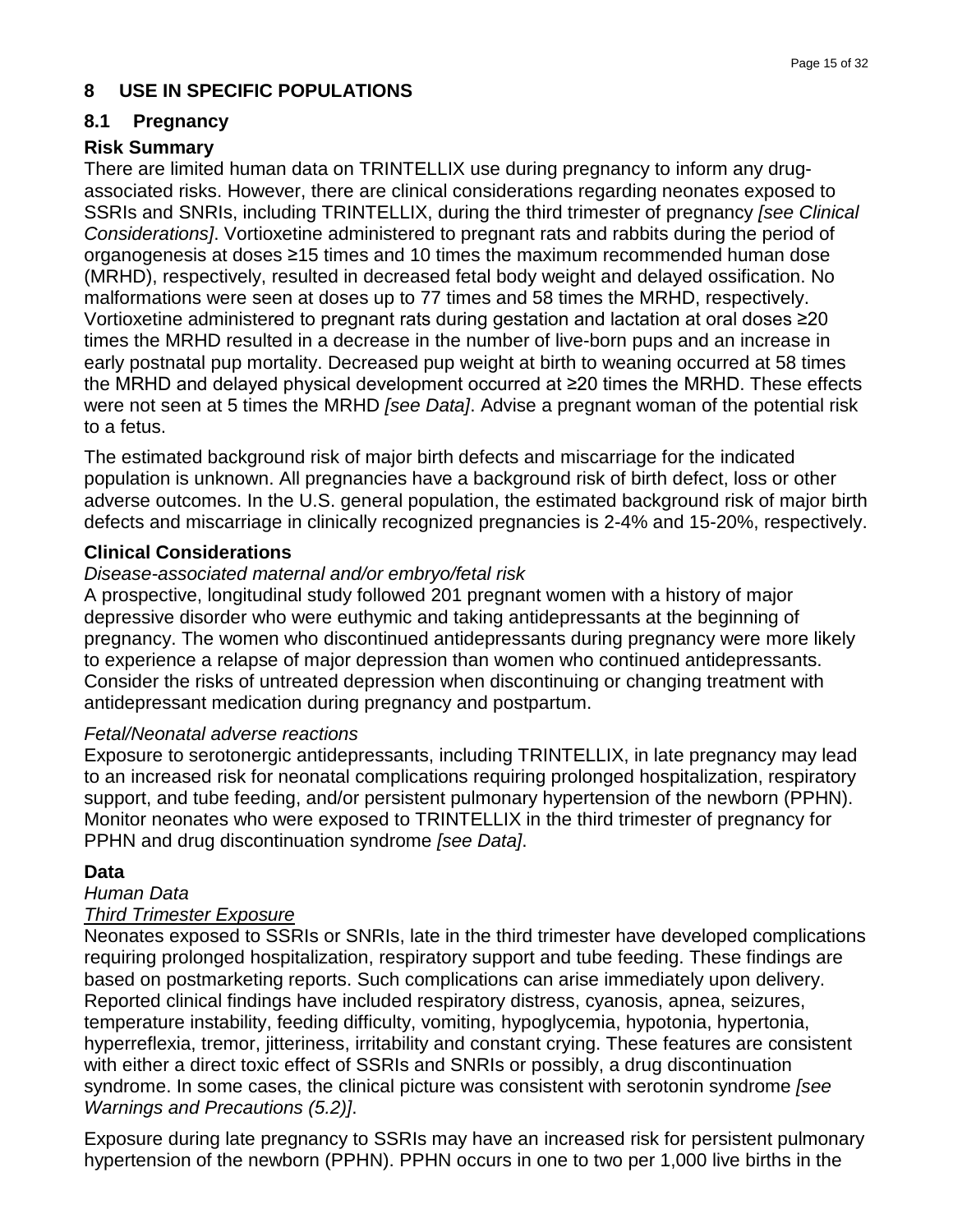general population and is associated with substantial neonatal morbidity and mortality. In a retrospective case-control study of 377 women whose infants were born with PPHN and 836 women whose infants were born healthy, the risk for developing PPHN was approximately six fold higher for infants exposed to SSRIs after the 20th week of gestation compared to infants who had not been exposed to antidepressants during pregnancy. A study of 831,324 infants born in Sweden in 1997 - 2005 found a PPHN risk ratio of 2.4 (95% CI 1.2-4.3) associated with patient-reported maternal use of SSRIs "in early pregnancy" and a PPHN risk ratio of 3.6 (95% CI 1.2-8.3) associated with a combination of patient-reported maternal use of SSRIs "in early pregnancy" and an antenatal SSRI prescription "in later pregnancy."

### *Animal Data*

In pregnant rats and rabbits, no malformations were seen when vortioxetine was given during the period of organogenesis at oral doses up to 160 and 60 mg/kg/day, respectively. These doses are 77 and 58 times the maximum recommended human dose (MRHD) of 20 mg on a mg/m2 basis, in rats and rabbits, respectively. Developmental delay, seen as decreased fetal body weight and delayed ossification, occurred in rats and rabbits at doses equal to and greater than 30 and 10 mg/kg (15 and 10 times the MRHD, respectively) in the presence of maternal toxicity (decreased food consumption and decreased body weight gain). When vortioxetine was administered to pregnant rats at oral doses of 40 and 120 mg/kg (20 and 58 times the MRHD, respectively) throughout pregnancy and lactation, the number of live-born pups was decreased and early postnatal pup mortality was increased. Additionally, pup weights were decreased at birth to weaning at 120 mg/kg and development (specifically eye opening) was slightly delayed at 40 and 120 mg/kg. These effects were not seen at 10 mg/kg (5 times the MRHD).

# **8.2 Lactation**

### **Risk Summary**

There is no information regarding the presence of vortioxetine in human milk, the effects on the breastfed infant, or the effects on milk production. Vortioxetine is present in rat milk *[see Data]*. The developmental and health benefits of breastfeeding should be considered along with the mother's clinical need for TRINTELLIX and any potential adverse effects on the breastfed child from TRINTELLIX or from the underlying maternal condition.

### **Data**

### *Animal Data*

Administration of  $14C$ -vortioxetine to lactating rats at an oral dose of 20 times the maximum recommended human dose (MRHD) of 20 mg on a mg/m2 basis, resulted in drug-related material in milk secretion. Milk to plasma ratio in lactating rats was 1, 1.2, 0.5, and 0.5 at 2, 6, 24, and 72 hours post dose.

### **8.4 Pediatric Use**

Clinical studies on the use of TRINTELLIX in pediatric patients have not been conducted; therefore, the safety and effectiveness of TRINTELLIX in the pediatric population have not been established.

### **8.5 Geriatric Use**

No dose adjustment is recommended on the basis of age *(Figure 3)*. Results from a singledose pharmacokinetic study in elderly (>65 years old) vs young (24 to 45 years old) subjects demonstrated that the pharmacokinetics were generally similar between the two age groups.

Of the 2616 subjects in clinical studies of TRINTELLIX, 11% (286) were 65 and over, which included subjects from a placebo-controlled study specifically in elderly patients *[see Clinical Studies (14)]*. No overall differences in safety or effectiveness were observed between these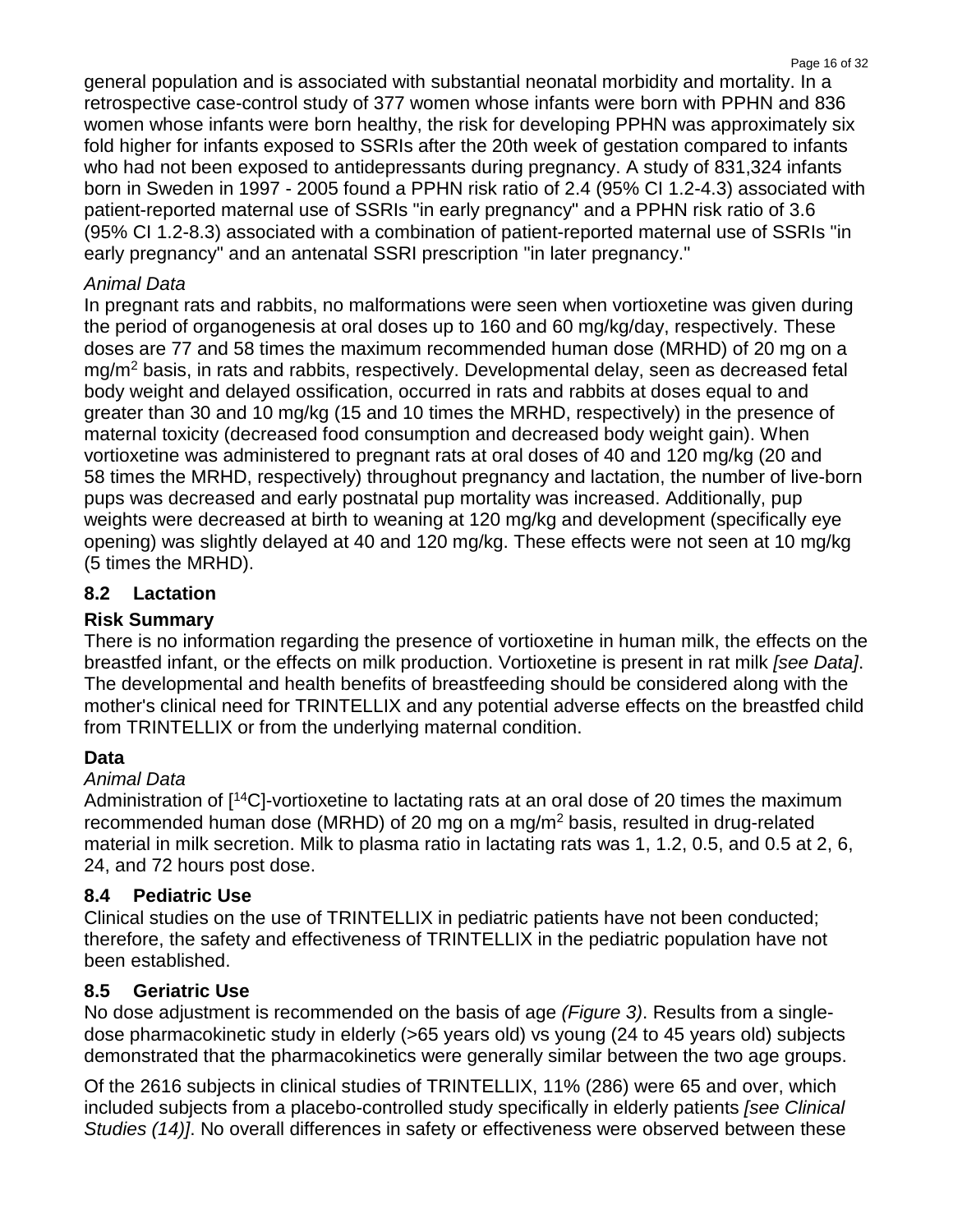subjects and younger subjects, and other reported clinical experience has not identified differences in responses between the elderly and younger patients.

Serotonergic antidepressants have been associated with cases of clinically significant hyponatremia in elderly patients, who may be at greater risk for this adverse event *[see Warnings and Precautions (5.6)]*.

#### **8.6 Use in Other Patient Populations**

No dose adjustment of TRINTELLIX on the basis of race, gender, ethnicity, or renal function (from mild renal impairment to end-stage renal disease) is necessary. In addition, the same dose can be administered in patients with mild to severe hepatic impairment *(Figure 3) [see Clinical Pharmacology (12.3)]*.

| <b>Population Description</b> | PК         | Fold Change and 90% CI             | Recommendation     |
|-------------------------------|------------|------------------------------------|--------------------|
| Test/Reference                |            |                                    |                    |
| Age:                          |            |                                    |                    |
| 65-85/18-45                   |            |                                    |                    |
|                               | <b>AUC</b> |                                    | No dose adjustment |
|                               | Cmax       |                                    |                    |
| Gender:                       |            |                                    |                    |
| <b>Females/Males</b>          |            |                                    |                    |
|                               | <b>AUC</b> | ⊣                                  | No dose adjustment |
|                               | Cmax       |                                    |                    |
| Race:                         |            |                                    |                    |
| <b>Black/White</b>            |            |                                    |                    |
|                               | <b>AUC</b> |                                    | No dose adjustment |
|                               | Cmax       |                                    |                    |
| Renal Impairment:             |            |                                    |                    |
| Mild/Normal                   |            |                                    |                    |
|                               | <b>AUC</b> |                                    | No dose adjustment |
|                               | Cmax       |                                    |                    |
| Moderate/Normal               |            |                                    |                    |
|                               | <b>AUC</b> |                                    | No dose adjustment |
|                               | Cmax       |                                    |                    |
| Severe/Normal                 |            |                                    |                    |
|                               | <b>AUC</b> |                                    | No dose adjustment |
|                               | Cmax       | ⊣                                  |                    |
| <b>ESRD/Normal</b>            |            |                                    |                    |
|                               | <b>AUC</b> |                                    | No dose adjustment |
|                               | Cmax       |                                    |                    |
| Hepatic Impairment:           |            |                                    |                    |
| Mild/Normal                   |            |                                    |                    |
|                               | <b>AUC</b> |                                    | No dose adjustment |
|                               | Cmax       |                                    |                    |
| Moderate/Normal               |            |                                    |                    |
|                               | <b>AUC</b> |                                    | No dose adjustment |
|                               | Cmax       | ⊣                                  |                    |
| Severe/Normal                 |            |                                    |                    |
|                               | <b>AUC</b> |                                    | No dose adjustment |
|                               | Cmax       |                                    |                    |
|                               |            | 0.25 0.50 0.75 1.00 1.25 1.50 1.75 |                    |
|                               |            | Change relative to reference       |                    |

#### **Figure 3. Impact of Intrinsic Factors on Vortioxetine PK**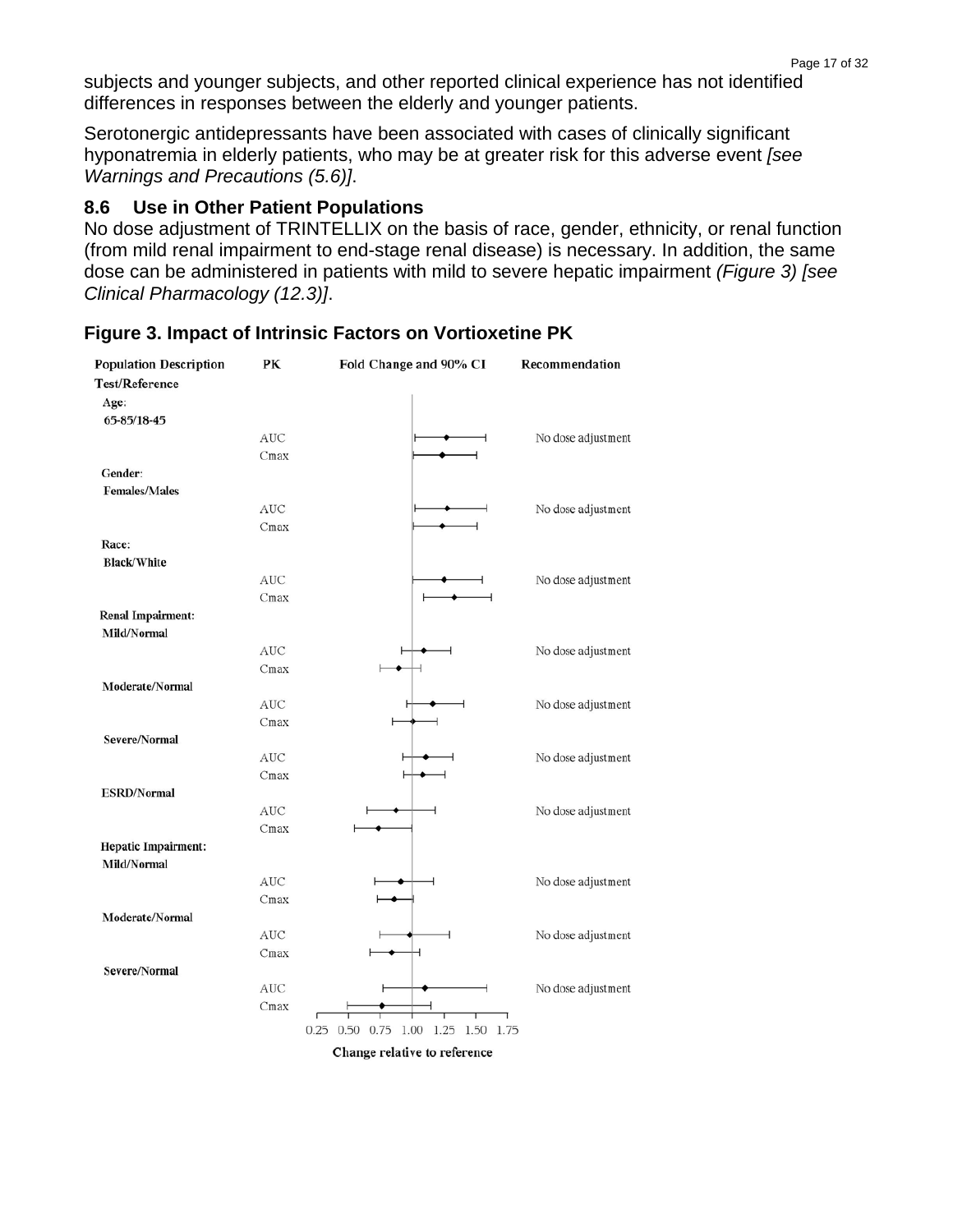### **9 DRUG ABUSE AND DEPENDENCE**

TRINTELLIX is not a controlled substance.

## **10 OVERDOSAGE**

### **10.1 Human Experience**

There is limited clinical trial experience regarding human overdosage with TRINTELLIX. In premarketing clinical studies, cases of overdose were limited to patients who accidentally or intentionally consumed up to a maximum dose of 40 mg of TRINTELLIX. The maximum single dose tested was 75 mg in men. Ingestion of TRINTELLIX in the dose range of 40 to 75 mg was associated with increased rates of nausea, dizziness, diarrhea, abdominal discomfort, generalized pruritus, somnolence, and flushing.

### **10.2 Management of Overdose**

No specific antidotes for TRINTELLIX are known. In managing overdosage, consider the possibility of multiple drug involvement. In case of overdose, call Poison Control Center at 1-800-222-1222 for latest recommendations.

### **11 DESCRIPTION**

TRINTELLIX is an immediate-release tablet for oral administration that contains the beta (β) polymorph of vortioxetine hydrobromide (HBr), an antidepressant. Vortioxetine HBr is known chemically as 1-[2-(2,4-Dimethyl-phenylsulfanyl)-phenyl]-piperazine, hydrobromide. The empirical formula is  $C_{18}$  H<sub>22</sub> N<sub>2</sub> S, HBr with a molecular weight of 379.36 g/mol. The structural formula is:



Vortioxetine HBr is a white to very slightly beige powder that is slightly soluble in water.

Each TRINTELLIX tablet contains 6.355 mg, 12.71 mg or 25.42 mg of vortioxetine HBr equivalent to 5 mg, 10 mg, or 20 mg of vortioxetine, respectively. The inactive ingredients in TRINTELLIX tablets include mannitol, microcrystalline cellulose, hydroxypropyl cellulose, sodium starch glycolate, magnesium stearate and film coating which consists of hypromellose, titanium dioxide, polyethylene glycol 400, iron oxide red (5 mg and 20 mg) and iron oxide yellow (10 mg).

# **12 CLINICAL PHARMACOLOGY**

### **12.1 Mechanism of Action**

The mechanism of the antidepressant effect of vortioxetine is not fully understood, but is thought to be related to its enhancement of serotonergic activity in the CNS through inhibition of the reuptake of serotonin (5-HT). It also has several other activities including 5-HT3 receptor antagonism and 5-HT1A receptor agonism. The contribution of these activities to vortioxetine's antidepressant effect has not been established.

# **12.2 Pharmacodynamics**

Vortioxetine binds with high affinity to the human serotonin transporter (Ki=1.6 nM), but not to the norepinephrine (Ki=113 nM) or dopamine (Ki>1000 nM) transporters. Vortioxetine potently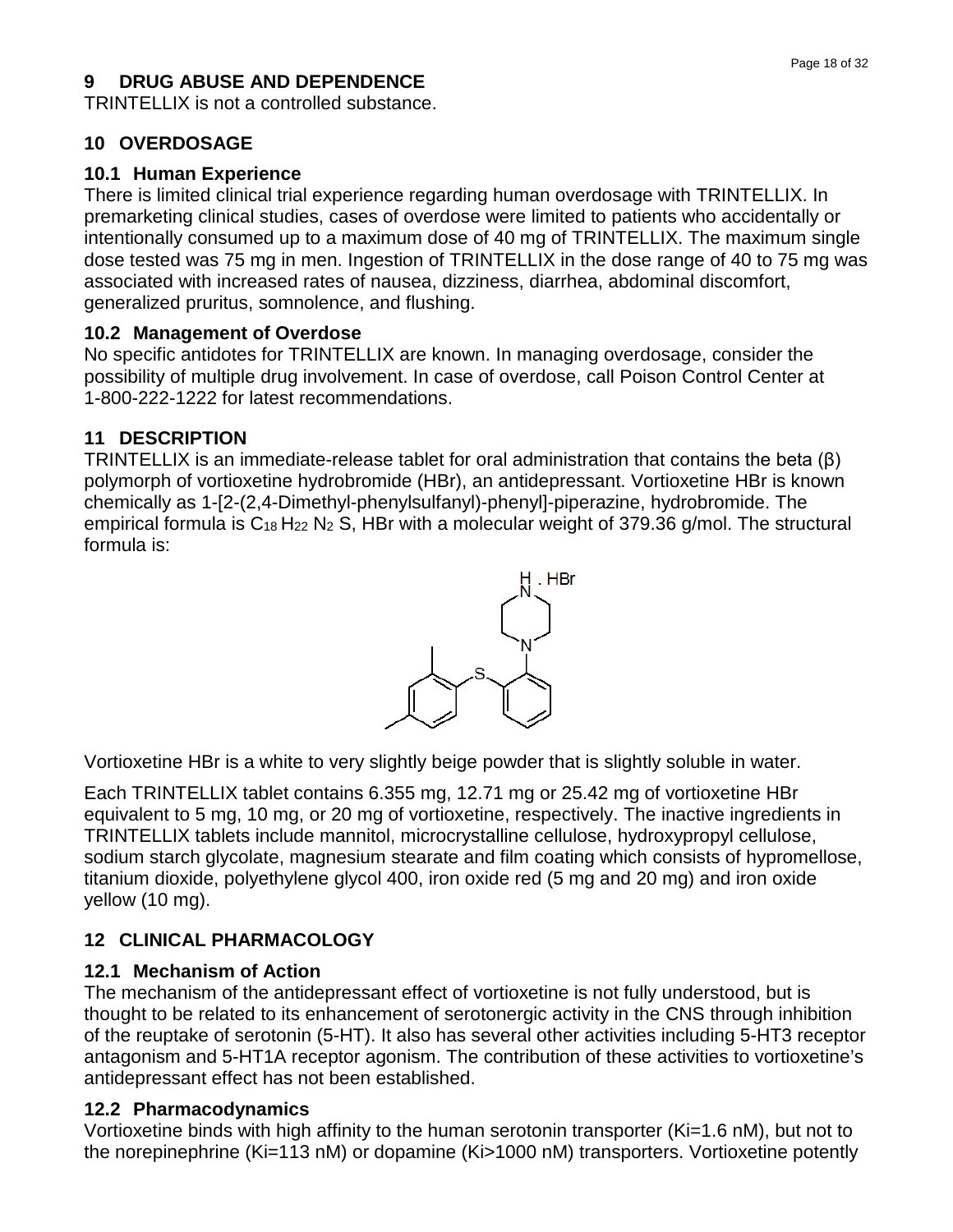and selectively inhibits reuptake of serotonin (IC50=5.4 nM). Vortioxetine binds to 5-HT3 (Ki=3.7 nM), 5-HT1A (Ki=15 nM), 5-HT7 (Ki=19 nM), 5-HT1D (Ki=54 nM), and 5-HT1B (Ki=33 nM), receptors and is a 5-HT3, 5-HT1D, and 5-HT7 receptor antagonist, 5-HT1B receptor partial agonist, and 5-HT1A receptor agonist.

In humans, the mean 5-HT transporter occupancy, based on the results from two clinical PET studies using 5-HTT ligands ([<sup>11</sup>C]-MADAM or [<sup>11</sup>C]-DASB), was approximately 50% at 5 mg/day, 65% at 10 mg/day and approximately 80% at 20 mg/day in the regions of interest.

#### **Effect on Cardiac Repolarization**

The effect of vortioxetine 10 mg and 40 mg administered once daily on QTc interval was evaluated in a randomized, double-blind, placebo-, and active-controlled (moxifloxacin 400 mg), four-treatment-arm parallel study in 340 male subjects. In the study the upper bound of the one-sided 95% confidence interval for the QTc was below 10 ms, the threshold for regulatory concern. The oral dose of 40 mg is sufficient to assess the effect of metabolic inhibition.

#### **Effect on Driving Performance**

In a clinical study in healthy subjects, TRINTELLIX did not impair driving performance, or have adverse psychomotor or cognitive effects following single and multiple doses of 10 mg/day.

#### **12.3 Pharmacokinetics**

Vortioxetine pharmacological activity is due to the parent drug. The pharmacokinetics of vortioxetine (2.5 mg to 60 mg) are linear and dose-proportional when vortioxetine is administered once daily. The mean terminal half-life is approximately 66 hours, and steadystate plasma concentrations are typically achieved within two weeks of dosing.

#### **Absorption**

The maximal plasma vortioxetine concentration  $(C_{\text{max}})$  after dosing is reached within 7 to 11 hours postdose ( $T_{\text{max}}$ ). Steady-state mean  $C_{\text{max}}$  values were 9, 18, and 33 ng/mL following doses of 5, 10, and 20 mg/day. Absolute bioavailability is 75%. No effect of food on the pharmacokinetics was observed.

### **Distribution**

The apparent volume of distribution of vortioxetine is approximately 2600 L, indicating extensive extravascular distribution. The plasma protein binding of vortioxetine in humans is 98%, independent of plasma concentrations. No apparent difference in the plasma protein binding between healthy subjects and subjects with hepatic (mild, moderate or severe) or renal (mild, moderate, severe, ESRD) impairment is observed.

#### **Metabolism and Elimination**

Vortioxetine is extensively metabolized primarily through oxidation via cytochrome P450 isozymes CYP2D6, CYP3A4/5, CYP2C19, CYP2C9, CYP2A6, CYP2C8 and CYP2B6 and subsequent glucuronic acid conjugation. CYP2D6 is the primary enzyme catalyzing the metabolism of vortioxetine to its major, pharmacologically inactive, carboxylic acid metabolite, and poor metabolizers of CYP2D6 have approximately twice the vortioxetine plasma concentration of extensive metabolizers.

Following a single oral dose of  $[14C]$ -labeled vortioxetine, approximately 59% and 26% of the administered radioactivity was recovered in the urine and feces, respectively as metabolites. Negligible amounts of unchanged vortioxetine were excreted in the urine up to 48 hours. The presence of hepatic (mild, moderate or severe) or renal impairment (mild, moderate, severe and ESRD) did not affect the apparent clearance of vortioxetine.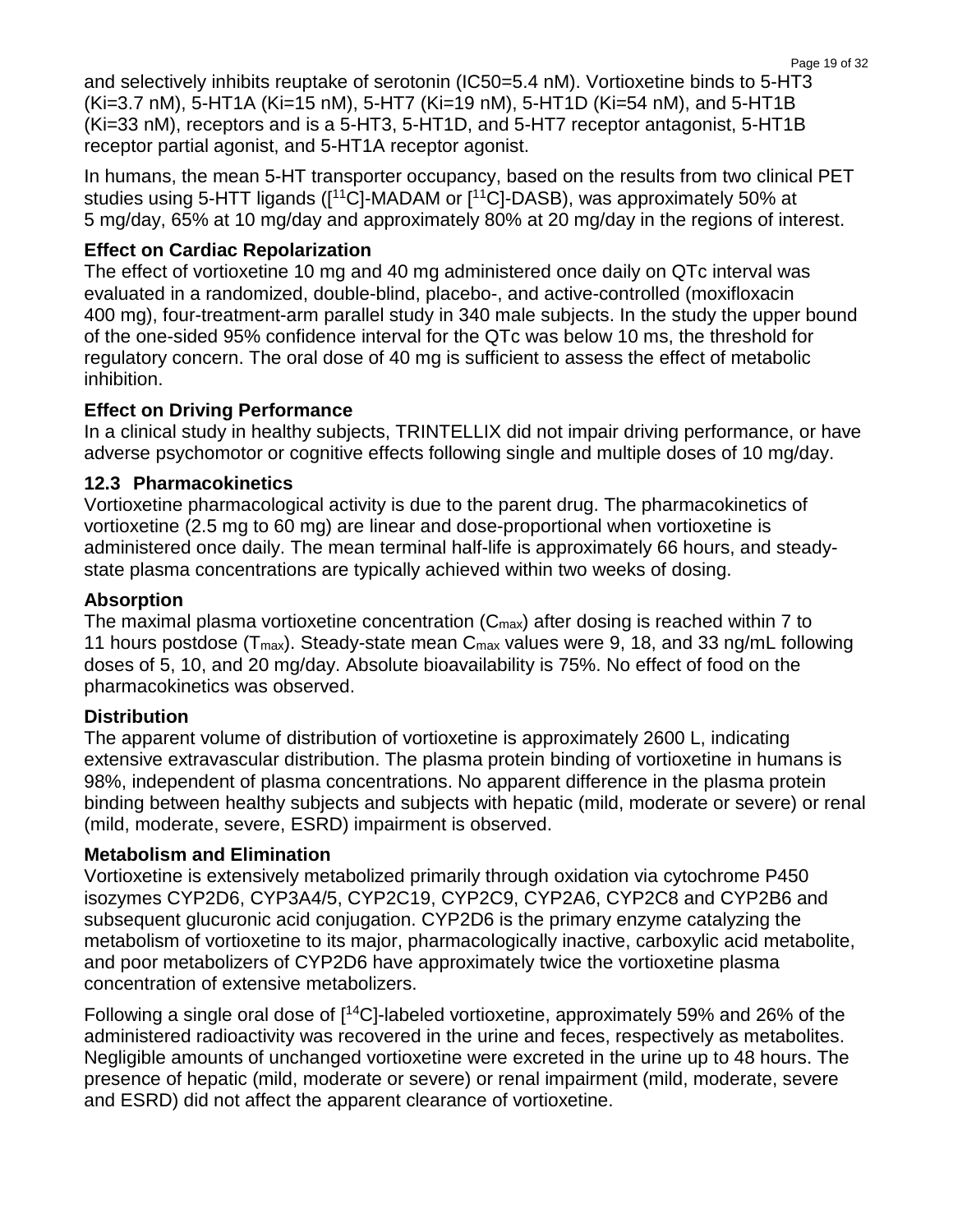#### **13 NONCLINICAL TOXICOLOGY**

### **13.1 Carcinogenesis, Mutagenesis, Impairment of Fertility**

#### **Carcinogenesis**

Carcinogenicity studies were conducted in which CD-1 mice and Wistar rats were given oral doses of vortioxetine up to 50 and 100 mg/kg/day for male and female mice, respectively, and 40 and 80 mg/kg/day for male and female rats, respectively, for two years. The doses in the two species were approximately 12, 24, 20, and 39 times, respectively, the maximum recommended human dose (MRHD) of 20 mg on a mg/m2 basis.

In rats, the incidence of benign polypoid adenomas of the rectum was statistically significantly increased in females at doses 39 times the MRHD, but not at 15 times the MRHD. These were considered related to inflammation and hyperplasia and possibly caused by an interaction with a vehicle component of the formulation used for the study. The finding did not occur in male rats at 20 times the MRHD.

In mice, vortioxetine was not carcinogenic in males or females at doses up to 12 and 24 times, respectively, the MRHD.

#### **Mutagenicity**

Vortioxetine was not genotoxic in the *in vitro* bacterial reverse mutation assay (Ames test), an *in vitro* chromosome aberration assay in cultured human lymphocytes, and an *in vivo* rat bone marrow micronucleus assay.

#### **Impairment of Fertility**

Treatment of rats with vortioxetine at doses up to 120 mg/kg/day had no effect on male or female fertility, which is 58 times the maximum recommended human dose (MRHD) of 20 mg on a mg/m<sup>2</sup> basis.

### **14 CLINICAL STUDIES**

The efficacy of TRINTELLIX in treatment for MDD was established in six, 6 to 8 week randomized, double-blind, placebo-controlled, fixed-dose studies (including one study in the elderly) and one maintenance study in adult inpatients and outpatients who met the Diagnostic and Statistical Manual of Mental Disorders (DSM-IV-TR) criteria for MDD.

### **Adults (aged 18 years to 75 years)**

The efficacy of TRINTELLIX in patients aged 18 years to 75 years was demonstrated in five, 6 to 8 week, placebo-controlled studies (Studies 1 to 5 in *Table 4*). In these studies, patients were randomized to TRINTELLIX 5 mg, 10 mg, 15 mg or 20 mg or placebo once daily. For patients who were randomized to TRINTELLIX 15 mg/day or 20 mg/day, the final doses were titrated up from 10 mg/day after the first week.

The primary efficacy measures were the Hamilton Depression Scale (HAMD-24) total score in Study 2 and the Montgomery-Asberg Depression Rating Scale (MADRS) total score in all other studies. In each of these studies, at least one dose group of TRINTELLIX was superior to placebo in improvement of depressive symptoms as measured by mean change from baseline to endpoint visit on the primary efficacy measurement *(see Table 4)*. Subgroup analysis by age, gender or race did not suggest any clear evidence of differential responsiveness. Two studies of the 5 mg dose in the U.S. (not represented in *Table 4*) failed to show effectiveness.

### **Elderly Study (aged 64 years to 88 years)**

The efficacy of TRINTELLIX for the treatment of MDD was also demonstrated in a randomized, double-blind, placebo-controlled, fixed-dose study of TRINTELLIX in elderly patients (aged 64 years to 88 years) with MDD (Study 6 in *Table 4*). Patients meeting the diagnostic criteria for recurrent MDD with at least one previous major depressive episode before the age of 60 years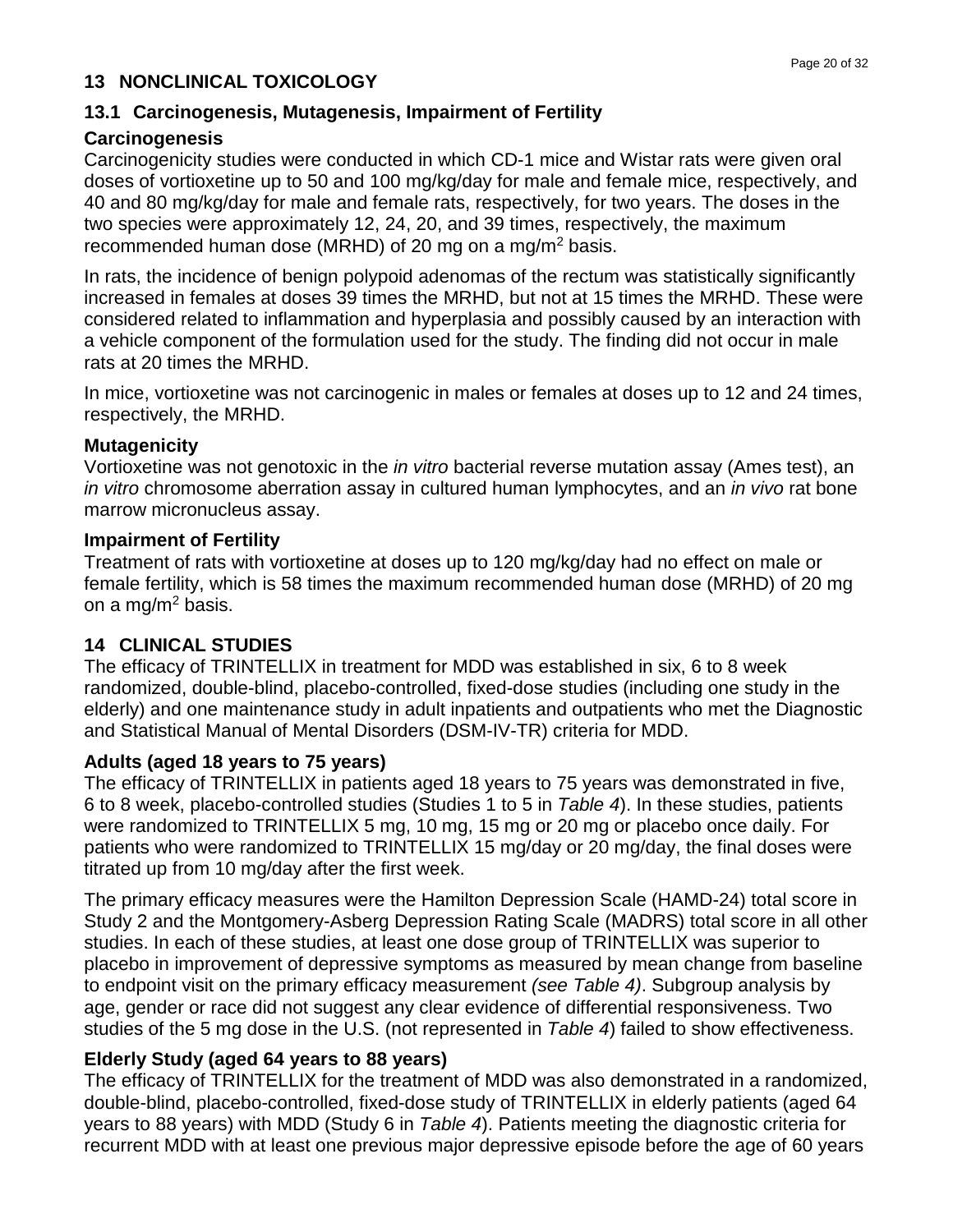and without comorbid cognitive impairment (Mini Mental State Examination score <24) received TRINTELLIX 5 mg or placebo.

| Study No.<br>[Primary<br>Measure] | <b>Treatment Group</b>              | <b>Number</b><br>of<br><b>Patients</b> | <b>Mean</b><br><b>Baseline</b><br>Score (SD) | <b>LS Mean</b><br><b>Change from</b><br><b>Baseline (SE)</b> | <b>Placebo-subtracted</b><br>Difference <sup>†</sup> (95% CI) |
|-----------------------------------|-------------------------------------|----------------------------------------|----------------------------------------------|--------------------------------------------------------------|---------------------------------------------------------------|
| Study 1                           | TRINTELLIX (5 mg/day) <sup>‡</sup>  | 108                                    | 34.1(2.6)                                    | $-20.4(1.0)$                                                 | $-5.9$ $(-8.6, -3.2)$                                         |
| [MADRS]<br>Non-US                 | TRINTELLIX (10 mg/day) <sup>‡</sup> | 100                                    | 34.0(2.8)                                    | $-20.2(1.0)$                                                 | $-5.7$ $(-8.5, -2.9)$                                         |
| Study                             | Placebo                             | 105                                    | 33.9(2.7)                                    | $-14.5(1.0)$                                                 |                                                               |
| Study 2                           | TRINTELLIX (5 mg/day)               | 139                                    | 32.2(5.0)                                    | $-15.4(0.7)$                                                 | $-4.1$ $(-6.2, -2.1)$                                         |
| [HAMD-24]<br>Non-US               | TRINTELLIX (10 mg/day) <sup>‡</sup> | 139                                    | 33.1(4.8)                                    | $-16.2(0.8)$                                                 | $-4.9$ $(-7.0, -2.9)$                                         |
| Study                             | Placebo                             | 139                                    | 32.7(4.4)                                    | $-11.3(0.7)$                                                 |                                                               |
| Study 3                           | TRINTELLIX (15 mg/day) <sup>‡</sup> | 149                                    | 31.8(3.4)                                    | $-17.2(0.8)$                                                 | $-5.5$ ( $-7.7, -3.4$ )                                       |
| [MADRS]<br>Non-US                 | TRINTELLIX (20 mg/day) ‡            | 151                                    | 31.2(3.4)                                    | $-18.8(0.8)$                                                 | $-7.1$ $(-9.2, -5.0)$                                         |
| Study                             | Placebo                             | 158                                    | 31.5(3.6)                                    | $-11.7(0.8)$                                                 |                                                               |
| Study 4                           | TRINTELLIX (15 mg/day)              | 145                                    | 31.9(4.1)                                    | $-14.3(0.9)$                                                 | $-1.5$ ( $-3.9, 0.9$ )                                        |
| [MADRS]                           | TRINTELLIX (20 mg/day) ‡            | 147                                    | 32.0(4.4)                                    | $-15.6(0.9)$                                                 | $-2.8$ $(-5.1, -0.4)$                                         |
| <b>US Study</b>                   | Placebo                             | 153                                    | 31.5(4.2)                                    | $-12.8(0.8)$                                                 |                                                               |
| Study 5                           | TRINTELLIX (10 mg/day)              | 154                                    | 32.2(4.5)                                    | $-13.0(0.8)$                                                 | $-2.2$ $(-4.5, 0.1)$                                          |
| [MADRS]                           | TRINTELLIX (20 mg/day) ‡            | 148                                    | 32.5(4.3)                                    | $-14.4(0.9)$                                                 | $-3.6$ $(-5.9, -1.4)$                                         |
| <b>US Study</b>                   | Placebo                             | 155                                    | 32.0(4.0)                                    | $-10.8(0.8)$                                                 |                                                               |
| Study 6<br>(elderly)              | TRINTELLIX (5 mg/day) <sup>+</sup>  | 155                                    | 29.2(5.0)                                    | $-13.7(0.7)$                                                 | $-3.3$ $(-5.3, -1.3)$                                         |
| [HAMD-24]<br>US and<br>Non-US     | Placebo                             | 145                                    | 29.4(5.1)                                    | $-10.3(0.8)$                                                 |                                                               |

|  |  | Table 4. Primary Efficacy Results of 6 Week to 8 Week Clinical Trials |
|--|--|-----------------------------------------------------------------------|
|--|--|-----------------------------------------------------------------------|

SD: standard deviation; SE: standard error; LS Mean: least-squares mean; CI: unadjusted confidence interval.

† Difference (drug minus placebo) in least-squares mean change from baseline.

‡ Doses that are statistically significantly superior to placebo after adjusting for multiplicity.

TRINTELLIX was superior to placebo on the Clinical Global Impression of Improvement (CGI-I) scale, which is a [clinician'](https://en.wikipedia.org/wiki/Clinician)s impression of how much the patient's clinical condition has improved or worsened relative to baseline on a scale of 1 (very much improved) to 7 (very much worse).

#### **Time Course of Treatment Response**

In the 6 to 8 week placebo-controlled studies, an effect of TRINTELLIX based on the primary efficacy measure was generally observed starting at Week 2 and increased in subsequent weeks with the full antidepressant effect of TRINTELLIX generally not seen until Study Week 4 or later. *Figure 4* depicts time course of response in U.S. based on the primary efficacy measure (MADRS) in Study 5.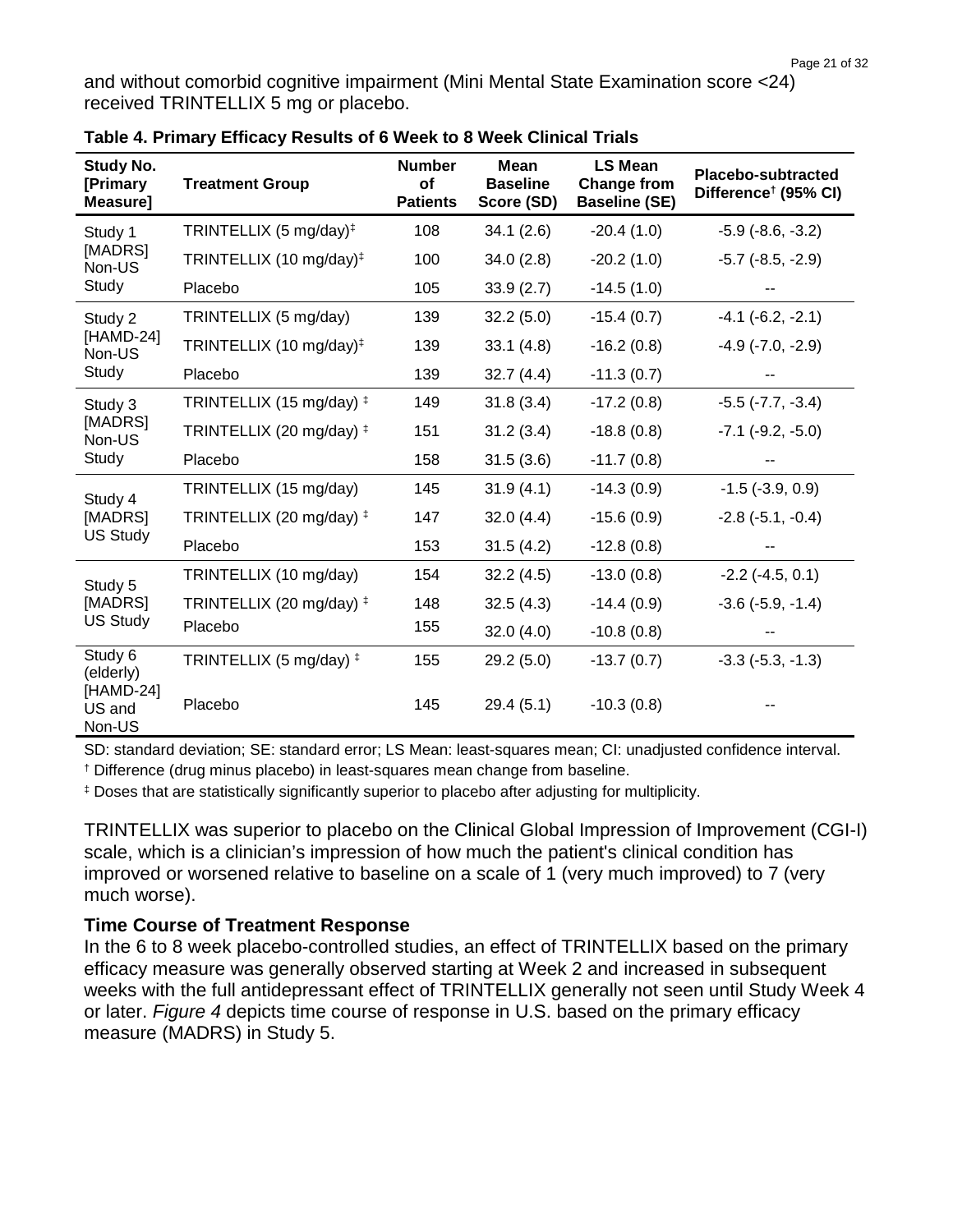

**Figure 5. Difference from Placebo in Mean Change from Baseline in MADRS Total Score at Week 6 or Week 8**



† Results (point estimate and unadjusted 95% confidence interval) are from mixed model for repeated measures (MMRM) analysis. In Studies 1 and 6, the primary analysis was not based on MMRM and in Studies 2 and 6 the primary efficacy measure was not based on MADRS.

#### **Digit Symbol Substitution Test in Major Depressive Disorder**

Two, eight week, randomized, double-blind, placebo-controlled studies were conducted to evaluate the effect of TRINTELLIX on the Digit Symbol Substitution Test (DSST) during the treatment of acute MDD. The DSST is a neuropsychological test that most specifically measures processing speed, an aspect of cognitive function that may be impaired in MDD. Patients are asked to match nine symbols with their corresponding number (1 to 9) according to a key; the score is the correct number of matches achieved in 90 seconds. For reference, the mean score for healthy 45 to 54 year-old subjects is 50 (SD=15).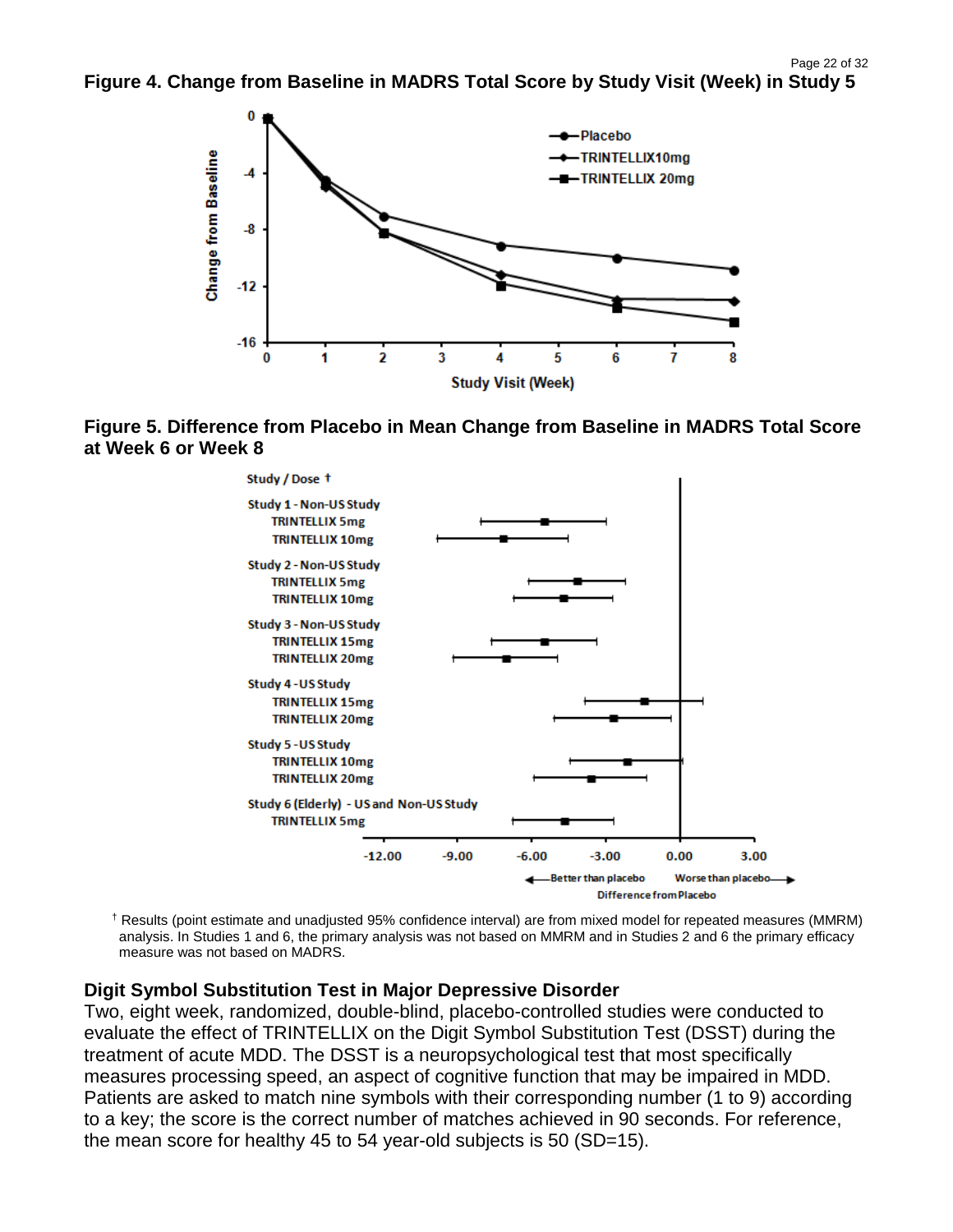Page 23 of 32 Study 7 randomized adult patients meeting the diagnostic criteria for recurrent MDD to receive TRINTELLIX 10 mg, TRINTELLIX 20 mg, or placebo once daily. Study 8 randomized adult patients meeting the diagnostic criteria for recurrent MDD and reporting subjective difficulty concentrating or slow thinking to receive a flexible dose of TRINTELLIX (10 or 20 mg) or placebo once daily. Neither study included patients whose MDD was in remission yet who continued to experience difficulty concentrating or slow thinking. Patients' mean age was 46 (SD=12) and 45 (SD=12) in Study 7 and 8, respectively. In both studies, patients in the TRINTELLIX group had a statistically significantly greater improvement in number of correct responses on the DSST *(Table 5)*; depressed mood as assessed by change from baseline in MADRS total score also improved in both studies.

| <b>Study</b><br>No. | <b>Treatment Group</b>                                   | <b>Number of</b><br><b>Patients</b> | <b>Mean</b><br><b>Baseline</b><br>Score (SD) | <b>LS Mean</b><br><b>Change from</b><br><b>Baseline (SE)</b> | Placebo-<br>subtracted<br>Difference $\S$<br>(95% CI) |
|---------------------|----------------------------------------------------------|-------------------------------------|----------------------------------------------|--------------------------------------------------------------|-------------------------------------------------------|
| Study 7             | <b>TRINTELLIX</b><br>$(10 \text{ mg/day})^{\ddagger}$    | 193                                 | 42.0 (12.6)                                  | 9.0(0.6)                                                     | $4.2$ (2.5, 5.9)                                      |
|                     | <b>TRINTELLIX</b><br>$(20 \text{ mg/day})^{\ddagger}$    | 204                                 | 41.6 (12.7)                                  | 9.1(0.6)                                                     | 4.3(2.6, 5.9)                                         |
|                     | Placebo                                                  | 194                                 | 42.4 (13.8)                                  | 4.8(0.6)                                                     | $- -$                                                 |
| Study 8             | <b>TRINTELLIX</b><br>$(10/20 \text{ mg/day})^{\ddagger}$ | 175                                 | 42.1 (11.9)                                  | 4.6(0.5)                                                     | 1.8(0.3, 3.2)                                         |
|                     | Placebo                                                  | 167                                 | 43.0 (12.3)                                  | 2.9(0.5)                                                     | $- -$                                                 |

#### **Table 5. Effect of TRINTELLIX on the Digit Symbol Substitution Test (DSST)**

SD: standard deviation; SE: standard error; LS Mean: least-squares mean; CI: unadjusted confidence interval.

§ Difference (drug minus placebo) in least-squares mean change from baseline.

‡ Doses are statistically significantly superior to placebo.

The effects observed on DSST may reflect improvement in depression. Comparative studies have not been conducted to demonstrate a therapeutic advantage over other antidepressants on the DSST.

#### **Maintenance Study**

In a non-US maintenance study (Study 9 in *Figure 6*), 639 patients meeting DSM-IV-TR criteria for MDD received flexible doses of TRINTELLIX (5 mg or 10 mg) once daily during an initial 12 week open-label treatment phase; the dose of TRINTELLIX was fixed during Weeks 8 to 12. Three hundred ninety six (396) patients who were in remission (MADRS total score ≤10 at both Weeks 10 and 12) after open-label treatment were randomly assigned to continuation of a fixed dose of TRINTELLIX at the final dose they responded to (about 75% of patients were on 10 mg/day) during the open-label phase or to placebo for 24 to 64 weeks. Approximately 61% of randomized patients satisfied remission criterion (MADRS total score ≤10) for at least four weeks (since Week 8), and 15% for at least eight weeks (since Week 4). Patients on TRINTELLIX experienced a statistically significantly longer time to have recurrence of depressive episodes than did patients on placebo. Recurrence of depressive episode was defined as a MADRS total score ≥22 or lack of efficacy as judged by the investigator.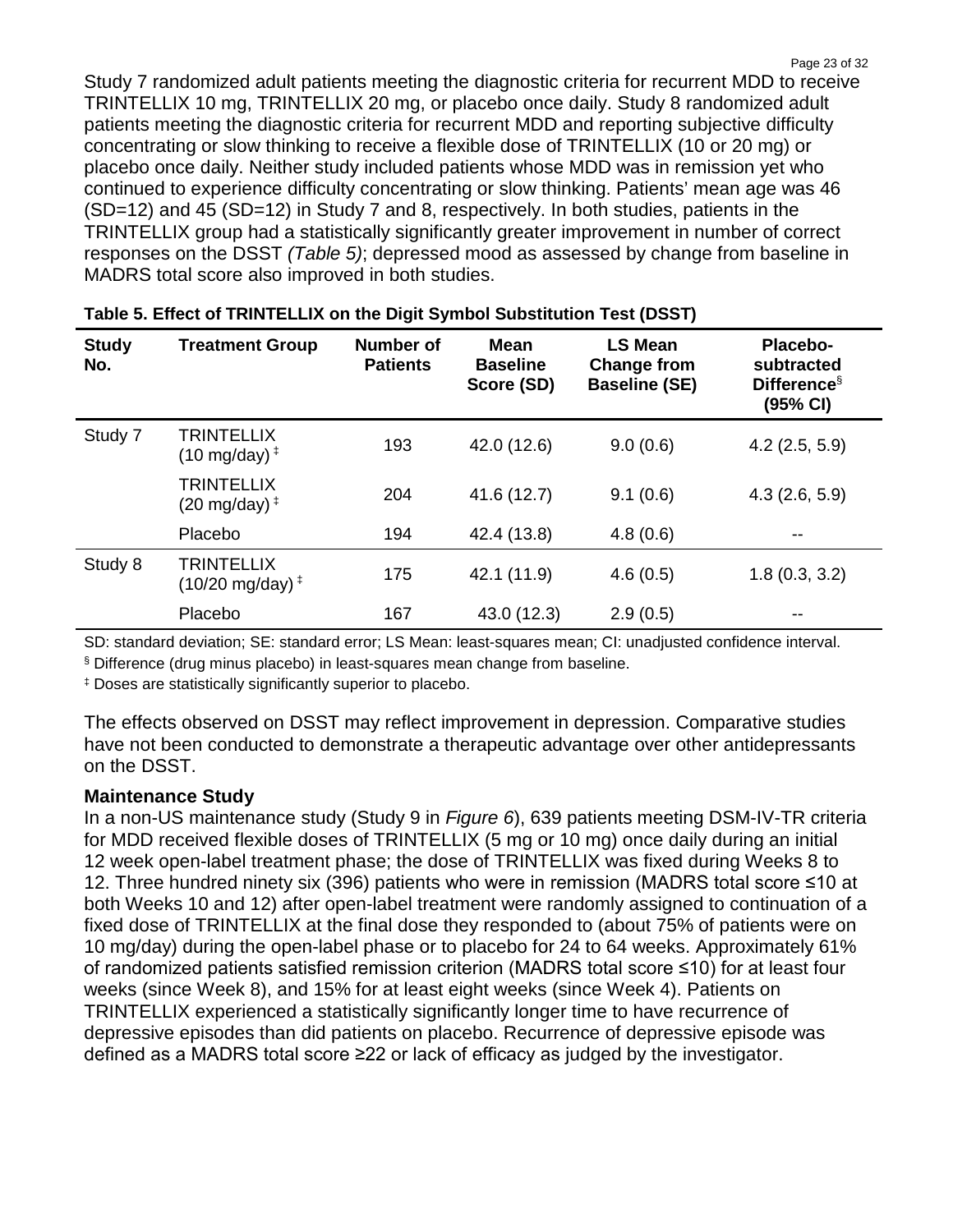

#### **Prospective Evaluation of Treatment Emergent Sexual Dysfunction (TESD)**

Two, randomized, double-blind, active-controlled studies were conducted to prospectively compare the incidence of TESD between TRINTELLIX and SSRIs via a validated self-rated measure of sexual function, the Changes in Sexual Functioning Questionnaire Short Form (CSFQ-14). The CSFQ-14 is designed to measure illness- and medication-related changes in sexual functioning that consists of 14 items measuring sexual functioning as a total score. The CSFQ-14 consists of subscales that assess the three phases of the sexual response cycle (desire, arousal, and orgasm). Higher scores on the CSFQ-14 indicate greater sexual function and for reference, a 2-3 point change is considered clinically meaningful.

#### *Effect of Switching from SSRI to TRINTELLIX on TESD*

The effect of TRINTELLIX on TESD induced by prior SSRI treatment in MDD patients whose depressive symptoms were adequately treated was evaluated in an eight-week, randomized, double-blind, active-controlled (escitalopram), flexible-dose study (Study 10). Patients taking citalopram, sertraline, or paroxetine for at least eight weeks duration and who were experiencing sexual dysfunction attributed to their SSRI treatment were switched to TRINTELLIX (n=217) or escitalopram (n=207). For both TRINTELLIX and escitalopram, patients were started on 10 mg, increased to 20 mg at Week 1, followed by flexible dosing. The majority of subjects received the 20 mg dose of TRINTELLIX (65.6%) or the 20 mg dose of escitalopram (71.9%) during the study.

Improvement in TESD induced by prior SSRI treatment in subjects switched to TRINTELLIX was superior to the improvement observed in those subjects who switched to escitalopram (2.2 point improvement vs escitalopram on the change from Baseline in CSFQ-14 total score, with 95% confidence interval 0.48 – 4.02), after eight weeks of treatment, while both drugs maintained the subjects' prior antidepressant response. For change from Baseline in CSFQ-14, *see Figure 7*.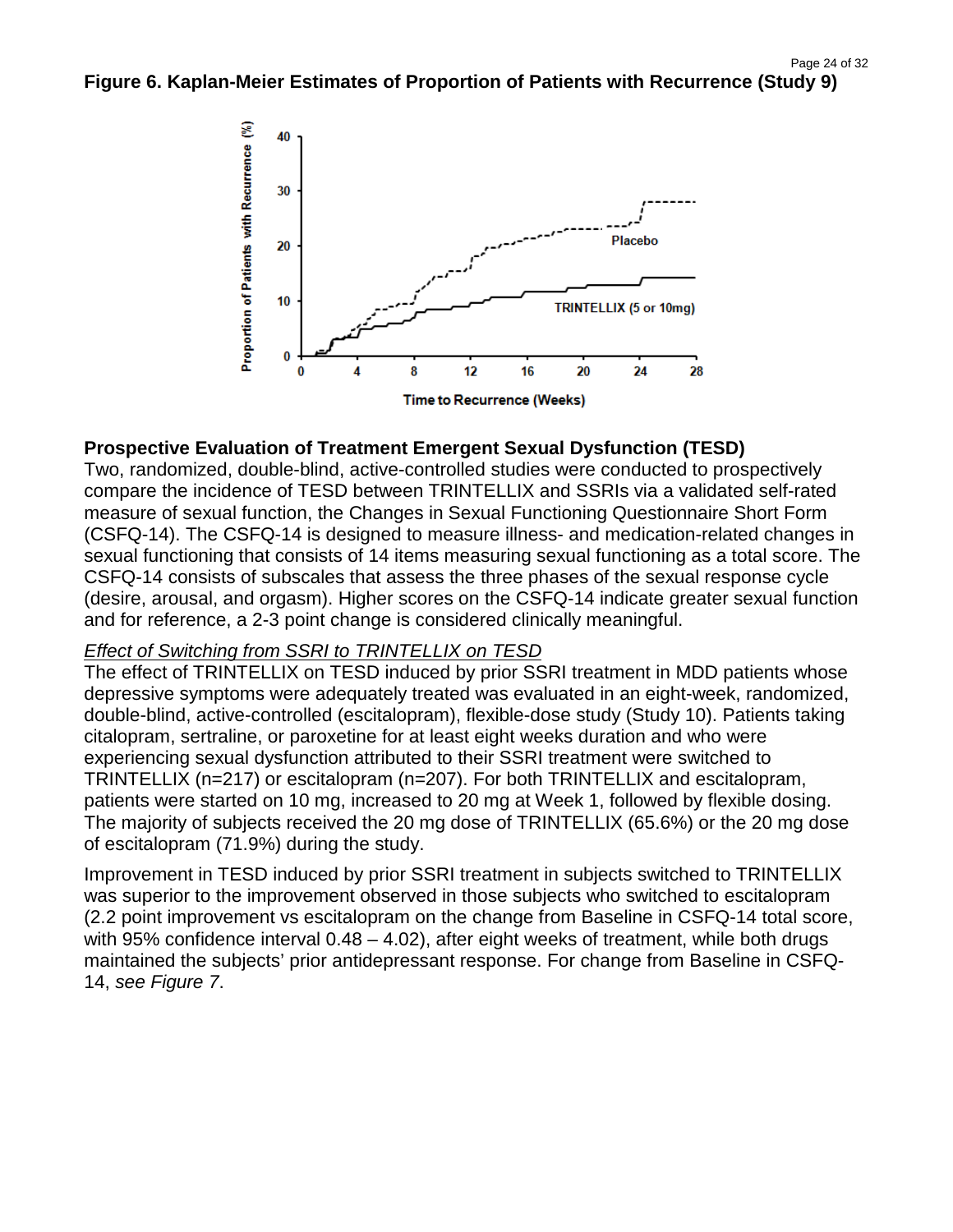



#### *Effects in Healthy Volunteers with Normal Sexual Functioning at Baseline*

In a randomized Healthy Volunteer study (Study 11) with 348 subjects aged 18 years to 40 years with normal sexual functioning without the confounding effect of depression, TESD with TRINTELLIX 10 mg (n=85), but not with TRINTELLIX 20 mg (n=91), was statistically significantly less than with paroxetine 20 mg (n=83) *[see Adverse Reactions (6.1)]*. Paroxetine 20 mg was statistically significantly worse than placebo (n=89), confirming assay sensitivity in this study. For change from Baseline in CSFQ-14, *see Figure 8*.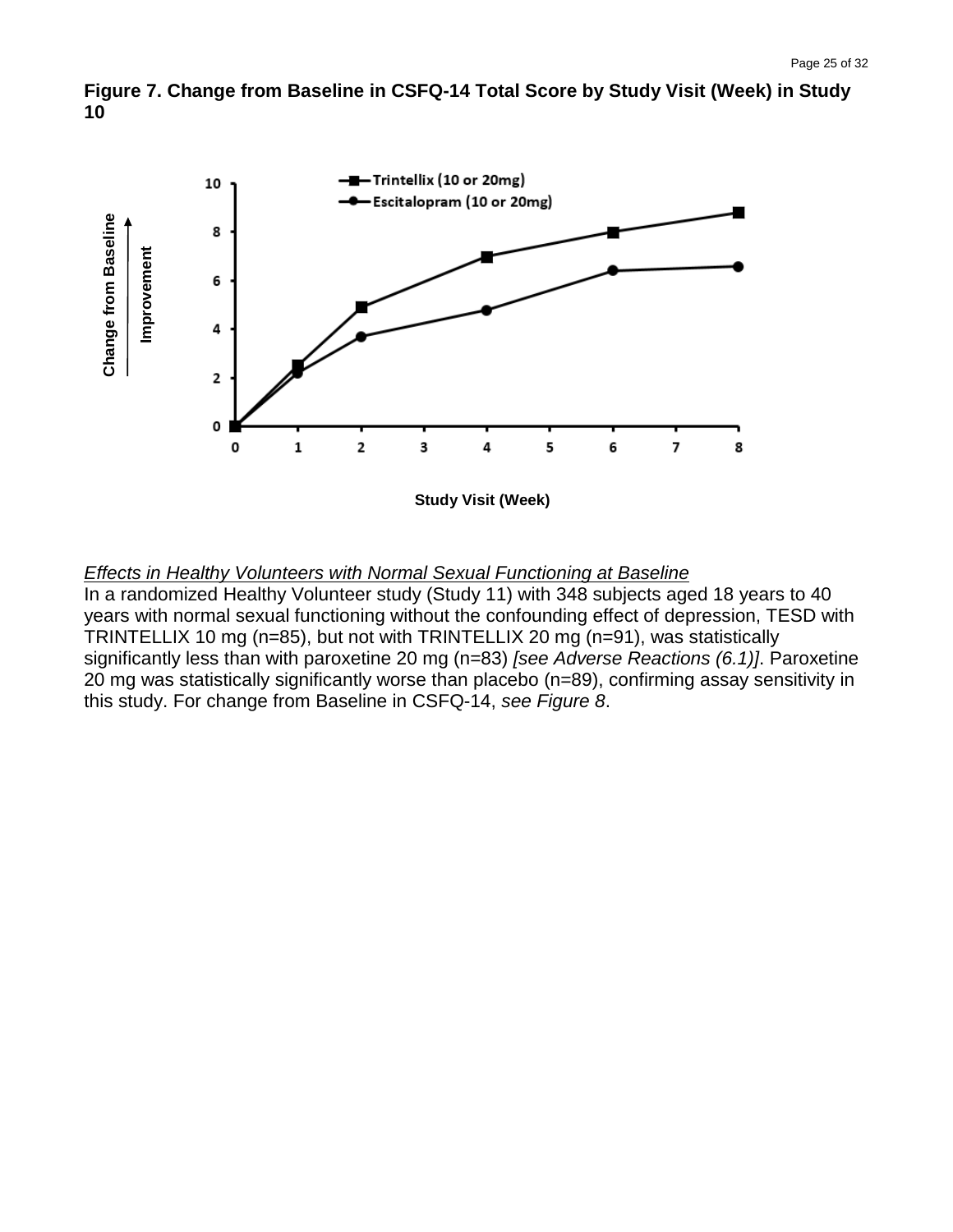



#### **16 HOW SUPPLIED/STORAGE AND HANDLING**

TRINTELLIX tablets are available as follows:

| <b>Features</b> | <b>Strengths</b>                   |                              |                              |  |  |  |
|-----------------|------------------------------------|------------------------------|------------------------------|--|--|--|
|                 | 5 <sub>mg</sub>                    | 10 <sub>mg</sub>             | $20$ mg                      |  |  |  |
| Color           | pink                               | yellow                       | red                          |  |  |  |
| Debossment      | "5" on one side of tablet          | "10" on one side of tablet   | "20" on one side of tablet   |  |  |  |
|                 | "TL" on other side of tablet       | "TL" on other side of tablet | "TL" on other side of tablet |  |  |  |
|                 | <b>Presentations and NDC Codes</b> |                              |                              |  |  |  |
| Bottles of 30   | 64764-720-30                       | 64764-730-30                 | 64764-750-30                 |  |  |  |
| Bottles of 90   | 64764-720-90                       | 64764-730-90                 | 64764-750-90                 |  |  |  |
| Bottles of 500  | 64764-720-77                       | 64764-730-77                 | 64764-750-77                 |  |  |  |

**Storage:** Store at 77°F (25°C); excursions permitted to 59°F to 86°F (15°C to 30°C) [see USP Controlled Room Temperature].

#### **17 PATIENT COUNSELING INFORMATION**

See FDA-approved patient labeling (Medication Guide)

Advise patients and their caregivers about the benefits and risks associated with treatment with TRINTELLIX and counsel them in its appropriate use. Advise patients and their caregivers to read the Medication Guide and assist them in understanding its contents. The complete text of the Medication Guide is reprinted at the end of this document.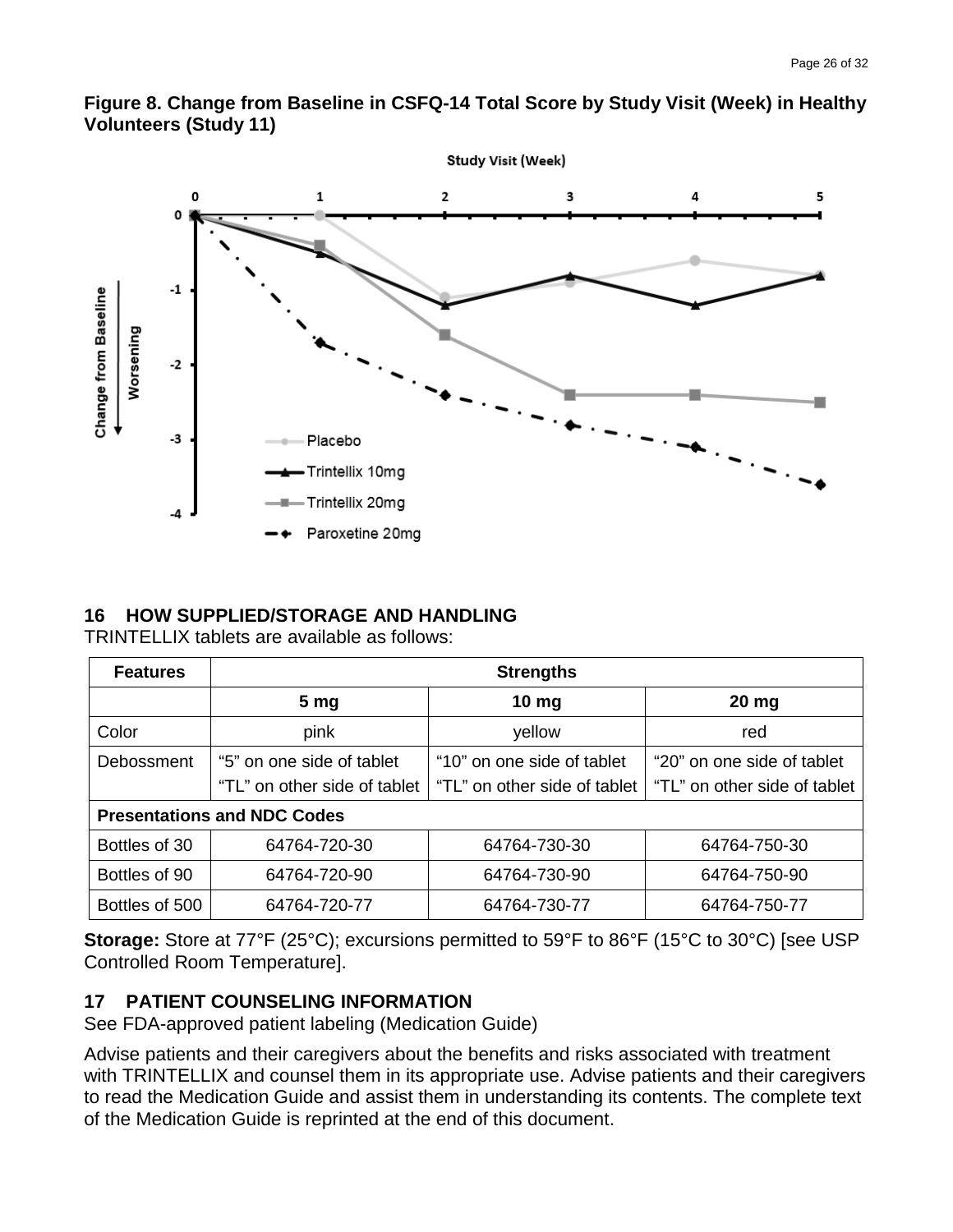### **Suicide Risk**

Advise patients and caregivers to look for the emergence of suicidal ideation and behavior, especially early during treatment and when the dose is adjusted up or down *[see Boxed Warning, Warnings and Precautions (5.1)]*.

### **Discontinuation of Treatment**

Patients who are on TRINTELLIX 15 mg/day or 20 mg/day may experience headache, muscle tension, mood swings, sudden outburst of anger, dizziness and runny nose if they abruptly stop their medicine. Advise patients not stopping TRINTELLIX without talking to their healthcare provider *[see Adverse Reactions (6)]*.

### **Concomitant Medication**

Advise patients to inform their physicians if they are taking, or plan to take, any prescription or over-the-counter medications because of a potential for interactions. Instruct patients not to take TRINTELLIX with an MAOI or within 14 days of stopping an MAOI and to allow 21 days after stopping TRINTELLIX before starting an MAOI *[see Dosage and Administration (2.4), Contraindications (4), Warnings and Precautions (5.2), Drug Interactions (7.1)]*.

### **Serotonin Syndrome**

Caution patients about the risk of serotonin syndrome, particularly with the concomitant use of TRINTELLIX and triptans, tricyclic antidepressants, fentanyl, lithium, tramadol, tryptophan supplements, and St. John's Wort supplements *[see Warnings and Precautions (5.2), Drug Interactions (7.1, 7.2)]*.

# **Abnormal Bleeding**

Caution patients about the increased risk of abnormal bleeding when TRINTELLIX is given with NSAIDs, aspirin, warfarin, or other drugs that affect coagulation *[see Warnings and Precautions (5.3)]*.

# **Activation of Mania/Hypomania**

Advise patients and their caregivers to look for signs of activation of mania/hypomania *[see Warnings and Precautions (5.4)]*.

# **Angle Closure Glaucoma**

Patients should be advised that taking TRINTELLIX can cause mild pupillary dilation, which in susceptible individuals, can lead to an episode of angle closure glaucoma. Pre-existing glaucoma is almost always open-angle glaucoma because angle closure glaucoma, when diagnosed, can be treated definitively with iridectomy. Open-angle glaucoma is not a risk factor for angle closure glaucoma. Patients may wish to be examined to determine whether they are susceptible to angle closure, and have a prophylactic procedure (e.g., iridectomy), if they are susceptible *[see Warnings and Precautions (5.5)]*.

# **Hyponatremia**

Advise patients that if they are treated with diuretics, or are otherwise volume depleted, or are elderly, they may be at greater risk of developing hyponatremia while taking TRINTELLIX *[see Warnings and Precautions (5.6)]*.

# **Nausea**

Advise patients that nausea is the most common adverse reaction, and is dose related. Nausea commonly occurs within the first week of treatment, then decreases in frequency but can persist in some patients.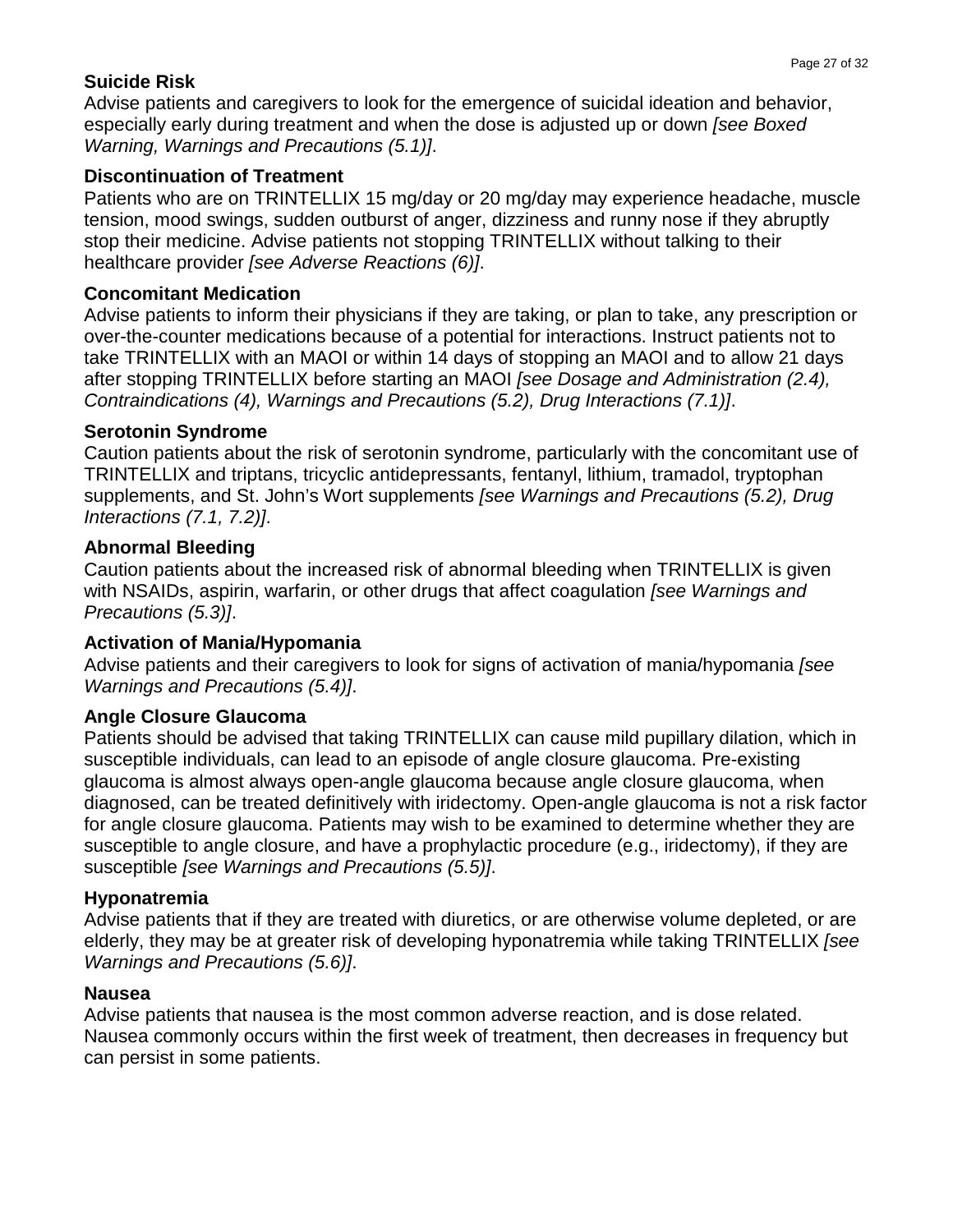#### **Alcohol**

A clinical study has shown that TRINTELLIX (single dose of 20 or 40 mg/day) did not increase the impairment of mental and motor skills caused by alcohol.

#### **Allergic Reactions**

Advise patients to notify their healthcare provider if they develop an allergic reaction such as rash, hives, swelling, or difficulty breathing.

#### **Pregnancy**

Advise a pregnant woman or a woman planning to become pregnant that TRINTELLIX may cause withdrawal symptoms in the newborn or persistent pulmonary hypertension of the newborn (PPHN) *[see Use in Specific Populations (8.1)]*.

Distributed and marketed by: **Takeda Pharmaceuticals America, Inc.** Deerfield, IL 60015 Marketed by: **Lundbeck** Deerfield, IL 60015

TRINTELLIX is a trademark of H. Lundbeck A/S registered with the U.S. Patent and Trademark Office and used under license by Takeda Pharmaceuticals America, Inc.

©2013-2018 Takeda Pharmaceuticals America, Inc.

LUN205 R18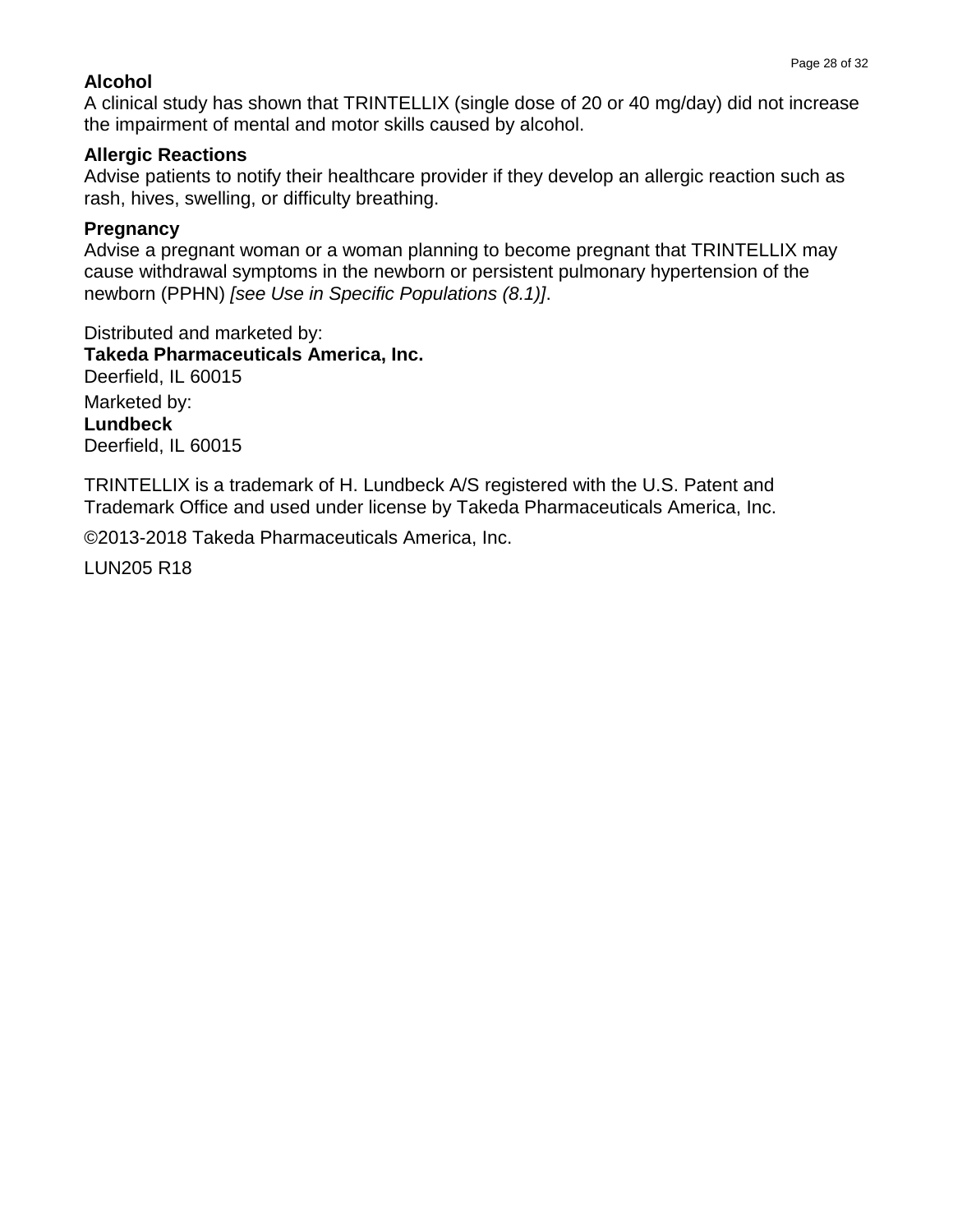#### **MEDICATION GUIDE**

#### TRINTELLIX (trin'-TELL-ix)

#### (vortioxetine) Tablets

#### **What is the most important information I should know about TRINTELLIX?**

**TRINTELLIX and other antidepressant medicines may cause serious side effects.**

- **1. Antidepressant medicines may increase suicidal thoughts or actions in some children, teenagers, or young adults within the first few months of treatment.**
- **2. Depression or other serious mental illnesses are the most important causes of suicidal thoughts or actions. Some people may have a particularly high risk of having suicidal thoughts or actions.** These include people who have (or have a family history of) bipolar illness (also called manic-depressive illness) or suicidal thoughts or actions.

#### **3. How can I watch for and try to prevent suicidal thoughts and actions?**

- Pay close attention to any changes, especially sudden changes in mood, behavior, thoughts, or feelings. This is very important when an antidepressant medicine is started or when the dose is changed.
- Call your healthcare provider right away to report new or sudden changes in mood, behavior, thoughts, or feelings.
- Keep all follow-up visits with your healthcare provider as scheduled. Call your healthcare provider between visits as needed, especially if you have concerns about symptoms.

#### **Call your healthcare provider right away if you have any of the following symptoms, especially if they are new, worse, or worry you:**

| attempts to commit suicide                        | acting on dangerous<br>impulses | acting aggressive, being<br>angry or violent          |
|---------------------------------------------------|---------------------------------|-------------------------------------------------------|
| thoughts about suicide or<br>dving                | new or worse depression         | new or worse anxiety                                  |
| feeling agitated, restless,<br>angry or irritable | trouble sleeping                | an extreme increase in<br>activity or talking (mania) |
| other unusual changes in<br>behavior or mood      | panic attacks                   | new or worse irritability                             |

#### **What is TRINTELLIX?**

TRINTELLIX is a prescription medicine used to treat a certain type of depression called Major Depressive Disorder (MDD).

It is important to talk with your healthcare provider about the risks of treating depression and also the risk of not treating it. You should discuss all treatment choices with your healthcare provider.

Talk to your healthcare provider if you do not think that your condition is getting better with TRINTELLIX treatment.

#### **Do not take TRINTELLIX if you:**

- are allergic to vortioxetine, or any of the ingredients in TRINTELLIX. See the end of this Medication Guide for a complete list of ingredients in TRINTELLIX.
- take a Monoamine Oxidase Inhibitor (MAOI). Ask your healthcare provider or pharmacist if you are not sure if you take an MAOI, including the antibiotic linezolid.
- Do not take an MAOI within 21 days of stopping TRINTELLIX.
- Do not start TRINTELLIX if you stopped taking an MAOI in the last 14 days.

#### **Before taking TRINTELLIX, tell your healthcare provider about all of your medical conditions, including if you:**

- have liver problems
- have or had seizures or convulsions
- have mania or bipolar disorder (manic depression)
- have low salt (sodium) levels in your blood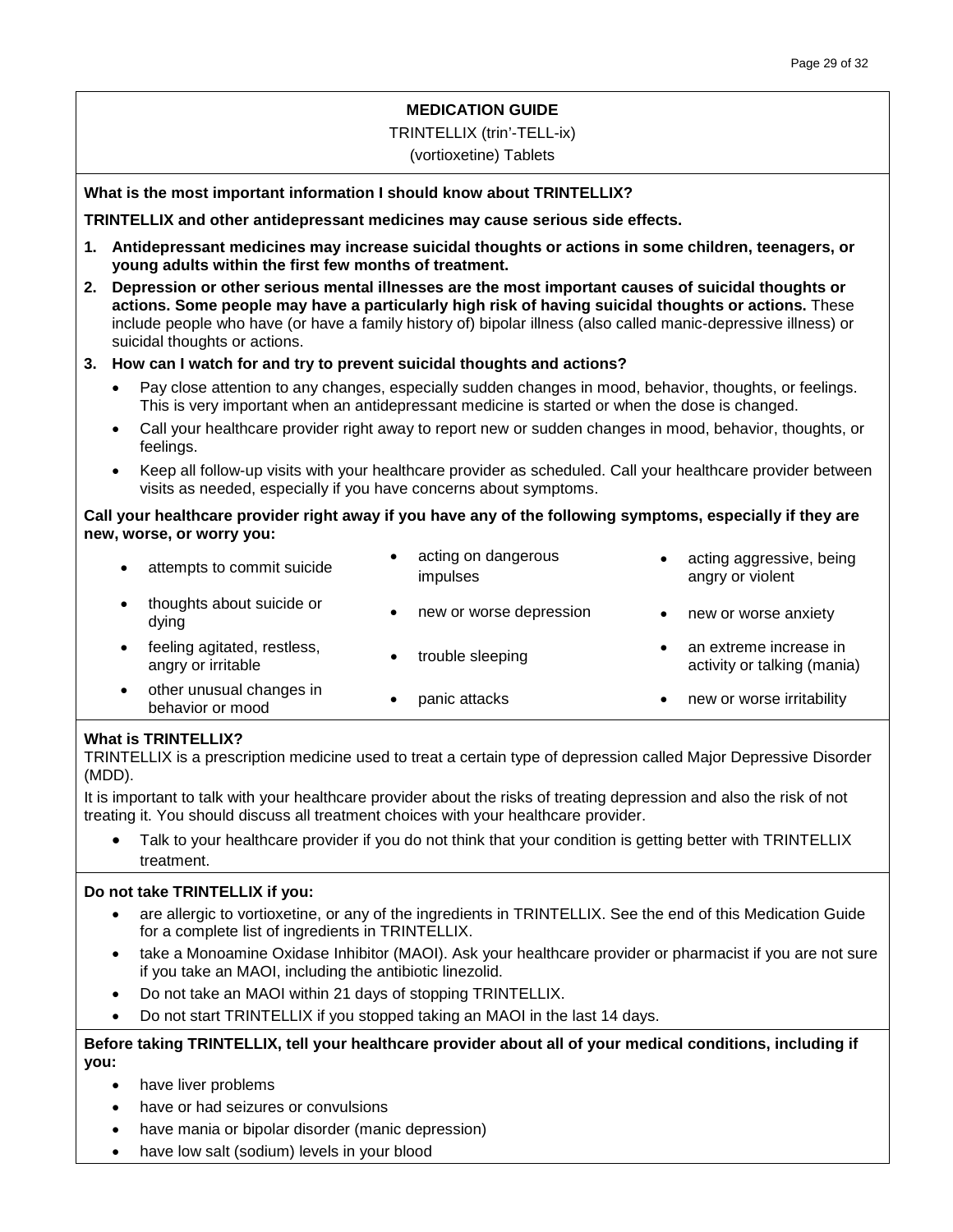- have or had bleeding problems
- drink alcohol
- have any other medical conditions
- are pregnant or plan to become pregnant. It is not known if TRINTELLIX will harm your unborn baby. Taking TRINTELLIX while pregnant in your third trimester may cause your newborn baby to have withdrawal symptoms that causes a certain type of breathing problem called Persistent Pulmonary Hypertension of the Newborn (PPHN).
- are breastfeeding or plan to breastfeed. It is not known if TRINTELLIX passes into breast milk. Talk to your healthcare provider about the best way to feed your baby if you take TRINTELLIX.

**Tell your healthcare provider about all the medicines you take,** including prescription and over-the-counter medicines, vitamins, and herbal supplements. TRINTELLIX and some medicines may interact with each other, may not work as well, or may cause serious side effects when taken together.

#### **Especially tell your healthcare provider if you take:**

- medicines used to treat migraine headache (e.g., triptans)
- medicines used to treat mood, anxiety, psychotic or thought disorders, including tricyclics, lithium, selective serotonin reuptake inhibitors (SSRIs), serotonin norepinephrine reuptake inhibitors (SNRIs), buspirone, or antipsychotics
- MAOIs (including linezolid, an antibiotic)
- Tramadol or fentanyl
- over-the-counter supplements such as tryptophan or St. John's Wort
- nonsteroidal anti-inflammatory drugs (NSAIDs)
- aspirin
- warfarin (Coumadin, Jantoven)
- diuretics
- rifampin
- carbamazepine
- phenytoin
- quinidine

Ask your healthcare provider if you are not sure if you are taking any of these medicines.

Before you take TRINTELLIX with any of these medicines, talk to your healthcare provider about serotonin syndrome. See **"What are the possible side effects of TRINTELLIX?"**.

#### **How should I take TRINTELLIX?**

- Take TRINTELLIX exactly as your healthcare provider tells you to take it.
- Take TRINTELLIX at about the same time each day.
- Your healthcare provider may need to change the dose of TRINTELLIX until it is the right dose for you.
- Do not start or stop taking TRINTELLIX without talking to your healthcare provider first. Suddenly stopping TRINTELLIX when you take higher doses may cause you to have side effects
	- o Headache o sudden outburst of anger
	- o Stiff muscles o dizziness or feeling lightheaded
	- o mood swings o runny nose
- TRINTELLIX may be taken with or without food.

If you take too much TRINTELLIX, call the Poison Control Center at 1-800-222-1222 or go to the nearest hospital emergency room right away.

#### **What are the possible side effects of TRINTELLIX?**

**TRINTELLIX may cause serious side effects, including:**

- **See "What is the most important information I should know about TRINTELLIX?".**
- **serotonin syndrome.** A potentially life-threatening problem called serotonin syndrome can happen when medicines such as TRINTELLIX are taken with certain other medicines. Symptoms of serotonin syndrome may include:
	- o agitation, hallucinations, coma or other changes in mental status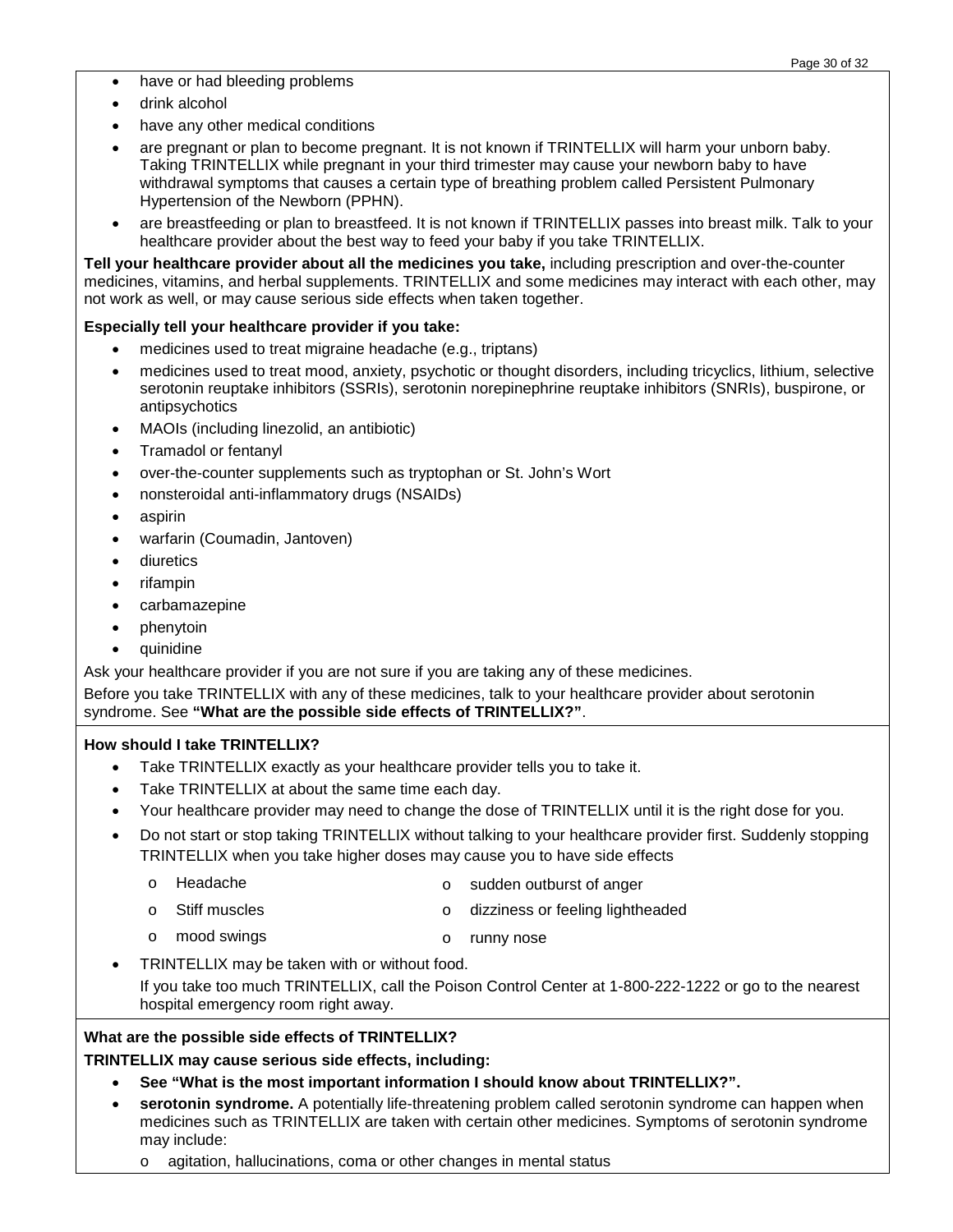- o problems controlling your movements or muscle twitching
- o fast heartbeat
- o high or low blood pressure
- o sweating or fever
- o nausea or vomiting
- o diarrhea
- o muscle stiffness or tightness
- **abnormal bleeding or bruising.** TRINTELLIX may increase your risk of bleeding or bruising, especially if you take the blood thinner warfarin (Coumadin®, Jantoven®), a nonsteroidal anti-inflammatory drug (NSAID), or aspirin.
- **hypomania** (manic episodes). Symptoms of manic episodes include:
	- o greatly increased energy o racing thoughts o unusually grand<br>
	ideas reckless behavior o severe problems sleeping o talking more or faster than usual o excessive happiness or irritability
- **visual problems**
	- o eye pain
	- o changes in vision
	- o swelling or redness in or around the eye

Only some people are at risk for these problems. You may want to undergo an eye examination to see if you are at risk and receive preventative treatment if you are.

• **low levels of salt (sodium) in your blood.** Symptoms of this may include: headache, difficulty concentrating, memory changes, confusion, weakness and unsteadiness on your feet. Symptoms of severe or sudden cases of low salt levels in your blood may include: hallucinations (seeing or hearing things that are not real), fainting, seizures and coma. If not treated, severe low sodium levels can cause death.

Common side effects in people who take TRINTELLIX include:

- nausea
- constipation
- vomiting

These are not all the possible side effects of TRINTELLIX. **Call your doctor for medical advice about side effects. You may report side effects to FDA at 1-800-FDA-1088.**

#### **How should I store TRINTELLIX?**

Store TRINTELLIX at room temperature between 59°F to 86°F (15°C to 30°C).

**Keep TRINTELLIX and all medicines out of the reach of children.**

#### **General information about the safe and effective use of TRINTELLIX.**

Medicines are sometimes prescribed for purposes other than those listed in a Medication Guide. Do not use TRINTELLIX for a condition for which it was not prescribed. Do not give TRINTELLIX to other people, even if they have the same symptoms that you have. It may harm them.

You can ask your pharmacist or healthcare provider for information about TRINTELLIX that is written for healthcare professionals.

#### **What are the ingredients in TRINTELLIX?**

Active ingredient: vortioxetine hydrobromide

Inactive ingredients: mannitol, microcrystalline cellulose, hydroxypropyl cellulose, sodium starch glycolate, magnesium stearate and film coating consisting of hypromellose, titanium dioxide, polyethylene glycol 400, iron oxide red (5 mg and 20 mg) and iron oxide yellow (10 mg)

Distributed and Marketed by:

**Takeda Pharmaceuticals America, Inc.** Deerfield, IL 60015

Marketed by:

**Lundbeck**, Deerfield, IL 60015

TRINTELLIX is a trademark of H. Lundbeck A/S registered with the U.S. Patent and Trademark Office and used under license by Takeda Pharmaceuticals America, Inc.

All other trademarks are the property of their respective owners.